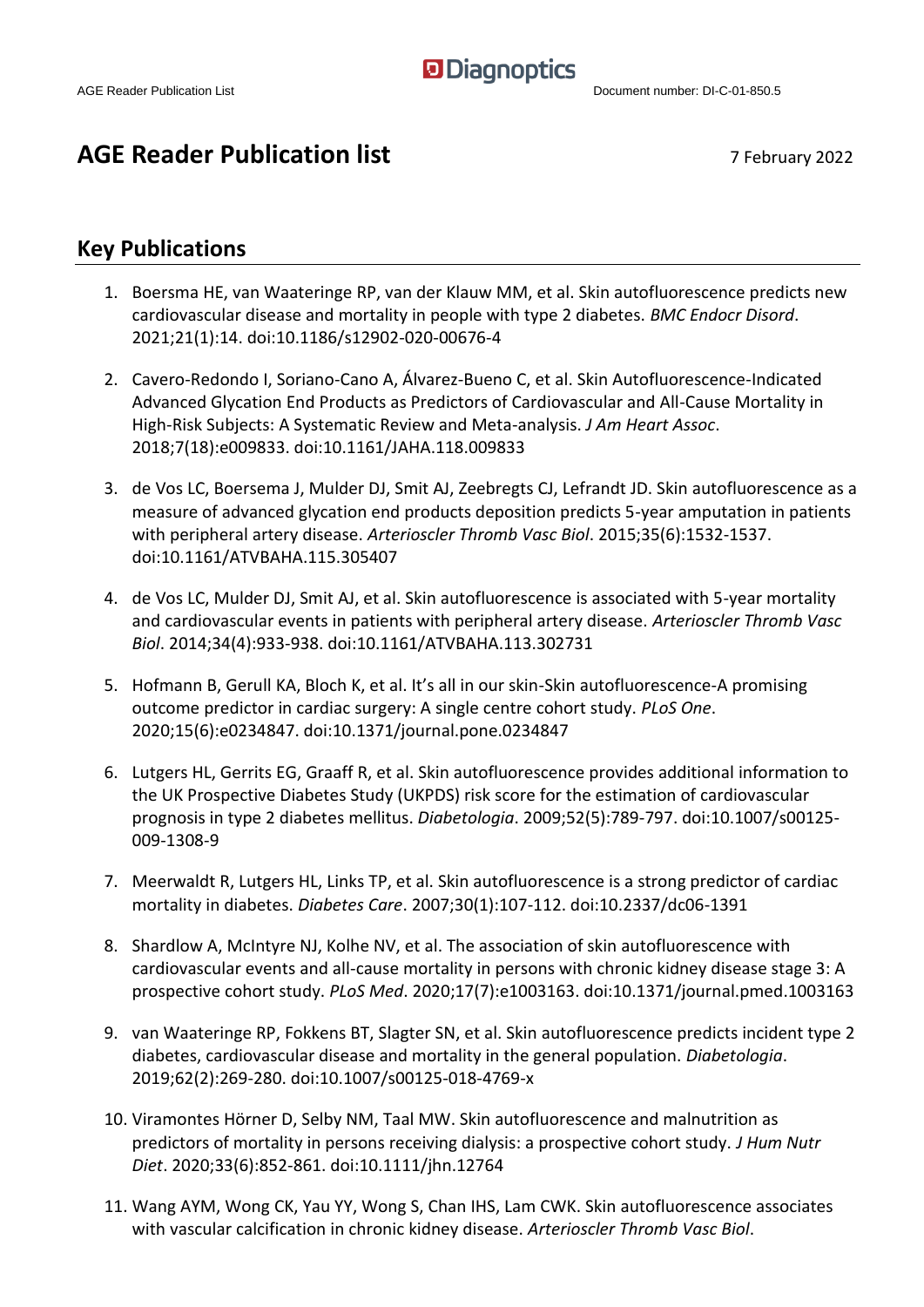2014;34(8):1784-1790. doi:10.1161/ATVBAHA.114.303378

12. Yozgatli K, Lefrandt JD, Noordzij MJ, et al. Accumulation of advanced glycation end products is associated with macrovascular events and glycaemic control with microvascular complications in Type 2 diabetes mellitus. *Diabet Med*. Published online April 23, 2018. doi:10.1111/dme.13651

#### **AGE Reader in general population**

- 13. Ahmad MS, Damanhouri ZA, Kimhofer T, Mosli HH, Holmes E. A new gender-specific model for skin autofluorescence risk stratification. *Sci Rep*. 2015;5:10198. doi:10.1038/srep10198
- 14. Botros N, Sluik D, van Waateringe RP, de Vries JHM, Geelen A, Feskens EJM. Advanced glycation end-products (AGEs) and associations with cardio-metabolic, lifestyle, and dietary factors in a general population: the NQplus study. *Diabetes Metab Res Rev*. 2017;33(5). doi:10.1002/dmrr.2892
- 15. Chen J, Waqas K, Tan RC, et al. The association between dietary and skin advanced glycation end products: the Rotterdam Study. *Am J Clin Nutr*. 2020;112(1):129-137. doi:10.1093/ajcn/nqaa117
- 16. Federico G, Gori M, Randazzo E, Vierucci F. Skin advanced glycation end-products evaluation in infants according to the type of feeding and mother's smoking habits. *SAGE Open Med*. 2016;4:2050312116682126. doi:10.1177/2050312116682126
- 17. Gelžinský J, Mayer O, Seidlerová J, et al. Serum biomarkers, skin autofluorescence and other methods. Which parameter better illustrates the relationship between advanced glycation end products and arterial stiffness in the general population? *Hypertens Res*. 2021;44(5):518-527. doi:10.1038/s41440-020-00601-1
- 18. Isami F, West BJ, Nakajima S, Yamagishi SI. Association of advanced glycation end products, evaluated by skin autofluorescence, with lifestyle habits in a general Japanese population. *J Int Med Res*. 2018;46(3):1043-1051. doi:10.1177/0300060517736914
- 19. Jankowska M, Bobeff K, Baranowska-Jaźwiecka A, et al. Evaluation of skin autofluorescence as a surrogate of advanced glycation end products accumulation in children and adolescents with normal haemoglobin A1c values. *Pediatr Endocrinol Diabetes Metab*. 2020;26(1):1-9. doi:10.5114/pedm.2020.93251
- 20. Noordzij MJ, Lefrandt JD, Graaff R, Smit AJ. Skin autofluorescence and glycemic variability. *Diabetes Technol Ther*. 2010;12(7):581-585. doi:10.1089/dia.2010.0014
- 21. Stirban A, Nandrean S, Negrean M, Koschinsky T, Tschoepe D. Skin autofluorescence increases postprandially in human subjects. *Diabetes Technol Ther*. 2008;10(3):200-205. doi:10.1089/dia.2007.0275
- 22. van de Zande SC, de Vries JK, van den Akker-Scheek I, Zwerver J, Smit AJ. A physically active lifestyle is related to a lower level of skin autofluorescence in a large population with chronicdisease (LifeLines cohort). *J Sport Health Sci*. Published online September 26, 2020:S2095-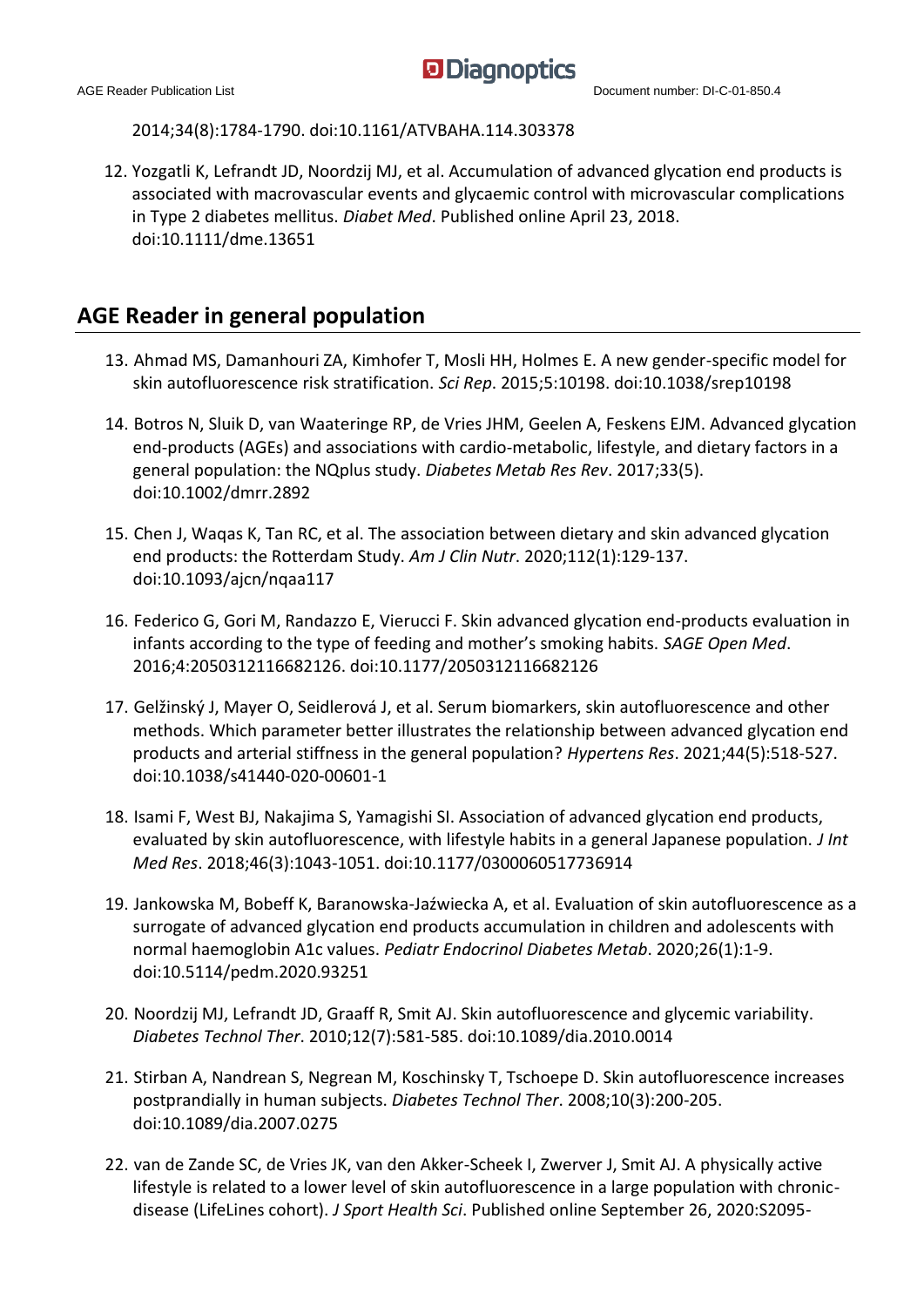2546(20)30123-X. doi:10.1016/j.jshs.2020.09.007

- 23. van Dooren FEP, Pouwer F, Schalkwijk CG, et al. Advanced Glycation End Product (AGE) Accumulation in the Skin is Associated with Depression: The Maastricht Study. *Depress Anxiety*. 2017;34(1):59-67. doi:10.1002/da.22527
- 24. van Waateringe RP, Fokkens BT, Slagter SN, et al. Skin autofluorescence predicts incident type 2 diabetes, cardiovascular disease and mortality in the general population. *Diabetologia*. 2019;62(2):269-280. doi:10.1007/s00125-018-4769-x
- 25. van Waateringe RP, Mook-Kanamori MJ, Slagter SN, et al. The association between various smoking behaviors, cotinine biomarkers and skin autofluorescence, a marker for advanced glycation end product accumulation. *PLoS One*. 2017;12(6):e0179330. doi:10.1371/journal.pone.0179330
- 26. van Waateringe RP, Slagter SN, van Beek AP, et al. Skin autofluorescence, a non-invasive biomarker for advanced glycation end products, is associated with the metabolic syndrome and its individual components. *Diabetol Metab Syndr*. 2017;9:42. doi:10.1186/s13098-017-0241-1
- 27. van Waateringe RP, Slagter SN, van der Klauw MM, et al. Lifestyle and clinical determinants of skin autofluorescence in a population-based cohort study. *Eur J Clin Invest*. 2016;46(5):481-490. doi:10.1111/eci.12627

#### **AGE Reader in diabetes**

- 28. Ahmad MS, Kimhofer T, Ahmad S, et al. Ethnicity and skin autofluorescence-based risk-engines for cardiovascular disease and diabetes mellitus. *PLoS One*. 2017;12(9):e0185175. doi:10.1371/journal.pone.0185175
- 29. Araszkiewicz A, Gandecka A, Nowicki M, et al. Association between small fiber neuropathy and higher skin accumulation of advanced glycation end products in patients with type 1 diabetes. *Pol Arch Med Wewn*. 2016;126(11):847-853. doi:10.20452/pamw.3649
- 30. Araszkiewicz A, Naskret D, Niedzwiecki P, Samborski P, Wierusz-Wysocka B, Zozulinska-Ziolkiewicz D. Increased accumulation of skin advanced glycation end products is associated with microvascular complications in type 1 diabetes. *Diabetes Technol Ther*. 2011;13(8):837- 842. doi:10.1089/dia.2011.0043
- 31. Araszkiewicz A, Naskret D, Zozulinska-Ziolkiewicz D, et al. Skin autofluorescence is associated with carotid intima-media thickness, diabetic microangiopathy, and long-lasting metabolic control in type 1 diabetic patients. Results from Poznan Prospective Study. *Microvasc Res*. 2015;98:62-67. doi:10.1016/j.mvr.2015.01.002
- 32. Araszkiewicz A, Soska J, Borucka K, et al. In diabetic Charcot neuroarthropathy impaired microvascular function is related to long lasting metabolic control and low grade inflammatory process. *Microvasc Res*. 2015;101:143-147. doi:10.1016/j.mvr.2015.07.008
- 33. Bakker SF, Tushuizen ME, Gözütok E, et al. Advanced glycation end products (AGEs) and the soluble receptor for AGE (sRAGE) in patients with type 1 diabetes and coeliac disease. *Nutr*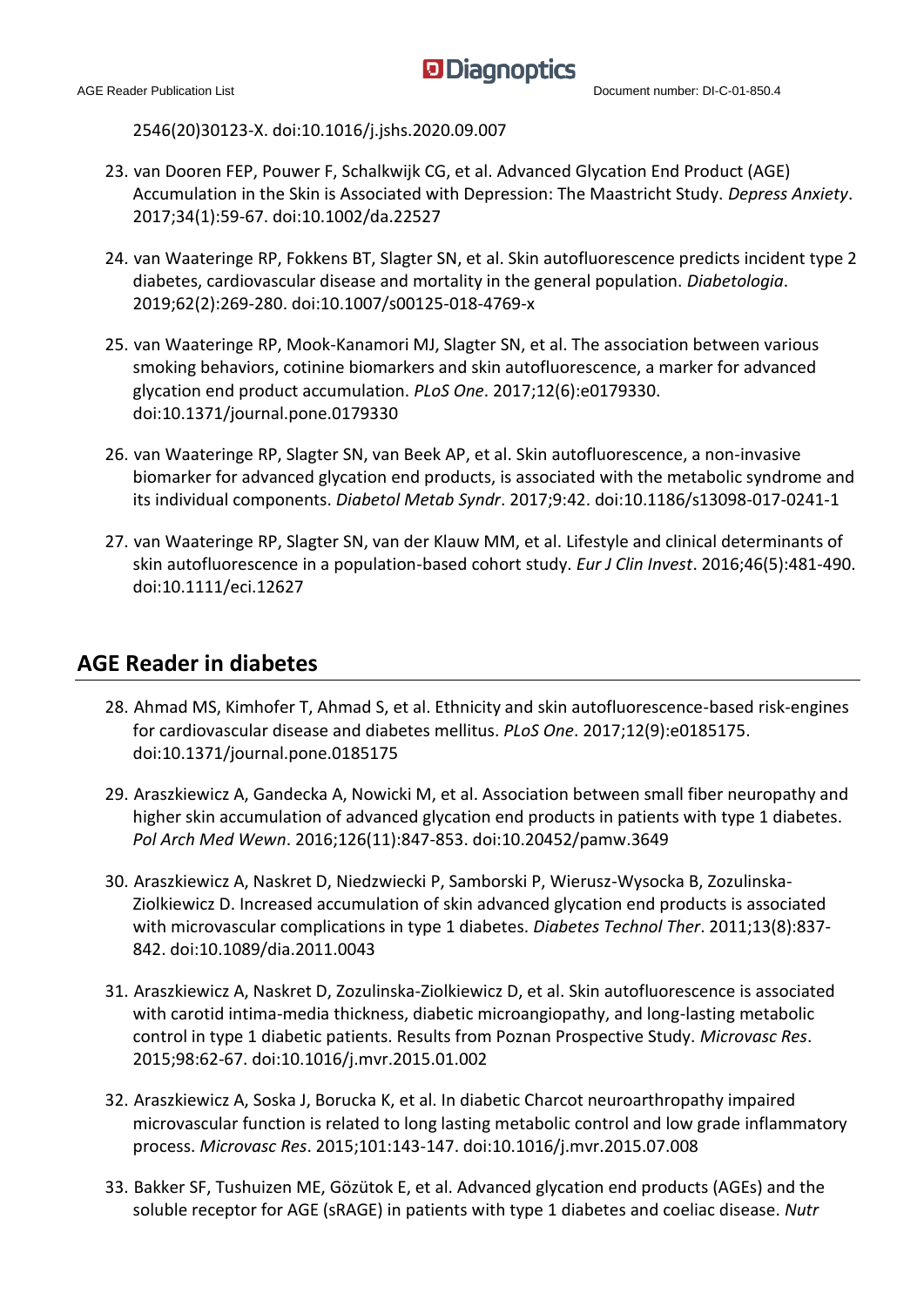*Metab Cardiovasc Dis*. 2015;25(2):230-235. doi:10.1016/j.numecd.2014.10.009

- 34. Banser A, Naafs JC, Hoorweg-Nijman JJ, van de Garde EM, van der Vorst MM. Advanced glycation end products, measured in skin, vs. HbA1c in children with type 1 diabetes mellitus. *Pediatr Diabetes*. 2016;17(6):426-432. doi:10.1111/pedi.12311
- 35. Bentata R, Cougnard-Grégoire A, Delyfer MN, et al. Skin autofluorescence, renal insufficiency and retinopathy in patients with type 2 diabetes. *J Diabetes Complications*. 2017;31(3):619-623. doi:10.1016/j.jdiacomp.2016.10.028
- 36. Birukov A, Cuadrat R, Polemiti E, Eichelmann F, Schulze MB. Advanced glycation end-products, measured as skin autofluorescence, associate with vascular stiffness in diabetic, pre-diabetic and normoglycemic individuals: a cross-sectional study. *Cardiovasc Diabetol*. 2021;20(1):110. doi:10.1186/s12933-021-01296-5
- 37. Blanc-Bisson C, Velayoudom-Cephise FL, Cougnard-Gregoire A, et al. Skin autofluorescence predicts major adverse cardiovascular events in patients with type 1 diabetes: a 7-year followup study. *Cardiovasc Diabetol*. 2018;17(1):82. doi:10.1186/s12933-018-0718-8
- 38. Boersma HE, van Waateringe RP, van der Klauw MM, et al. Skin autofluorescence predicts new cardiovascular disease and mortality in people with type 2 diabetes. *BMC Endocr Disord*. 2021;21(1):14. doi:10.1186/s12902-020-00676-4
- 39. Bos DC, de Ranitz-Greven WL, de Valk HW. Advanced glycation end products, measured as skin autofluorescence and diabetes complications: a systematic review. *Diabetes Technol Ther*. 2011;13(7):773-779. doi:10.1089/dia.2011.0034
- 40. Cavero-Redondo I, Soriano-Cano A, Álvarez-Bueno C, et al. Skin Autofluorescence-Indicated Advanced Glycation End Products as Predictors of Cardiovascular and All-Cause Mortality in High-Risk Subjects: A Systematic Review and Meta-analysis. *J Am Heart Assoc*. 2018;7(18):e009833. doi:10.1161/JAHA.118.009833
- 41. Chabroux S, Canouï-Poitrine F, Reffet S, et al. Advanced glycation end products assessed by skin autofluorescence in type 1 diabetics are associated with nephropathy, but not retinopathy. *Diabetes Metab*. 2010;36(2):152-157. doi:10.1016/j.diabet.2009.11.003
- 42. Cho YH, Craig ME, Januszewski AS, et al. Higher skin autofluorescence in young people with Type 1 diabetes and microvascular complications. *Diabet Med*. 2017;34(4):543-550. doi:10.1111/dme.13280
- 43. Cosson E, Gary F, Nguyen MT, et al. Gradual increase in advanced glycation end-products from no diabetes to early and regular gestational diabetes: A case-control study. *Diabetes Metab*. 2019;45(6):586-589. doi:10.1016/j.diabet.2018.01.007
- 44. de Jonge S, Rozenberg R, Vieyra B, et al. Achilles tendons in people with type 2 diabetes show mildly compromised structure: an ultrasound tissue characterisation study. *Br J Sports Med*. 2015;49(15):995-999. doi:10.1136/bjsports-2014-093696
- 45. de Ranitz-Greven WL, Bos DC, Poucki WK, et al. Advanced glycation end products, measured as skin autofluorescence, at diagnosis in gestational diabetes mellitus compared with normal pregnancy. *Diabetes Technol Ther*. 2012;14(1):43-49. doi:10.1089/dia.2011.0105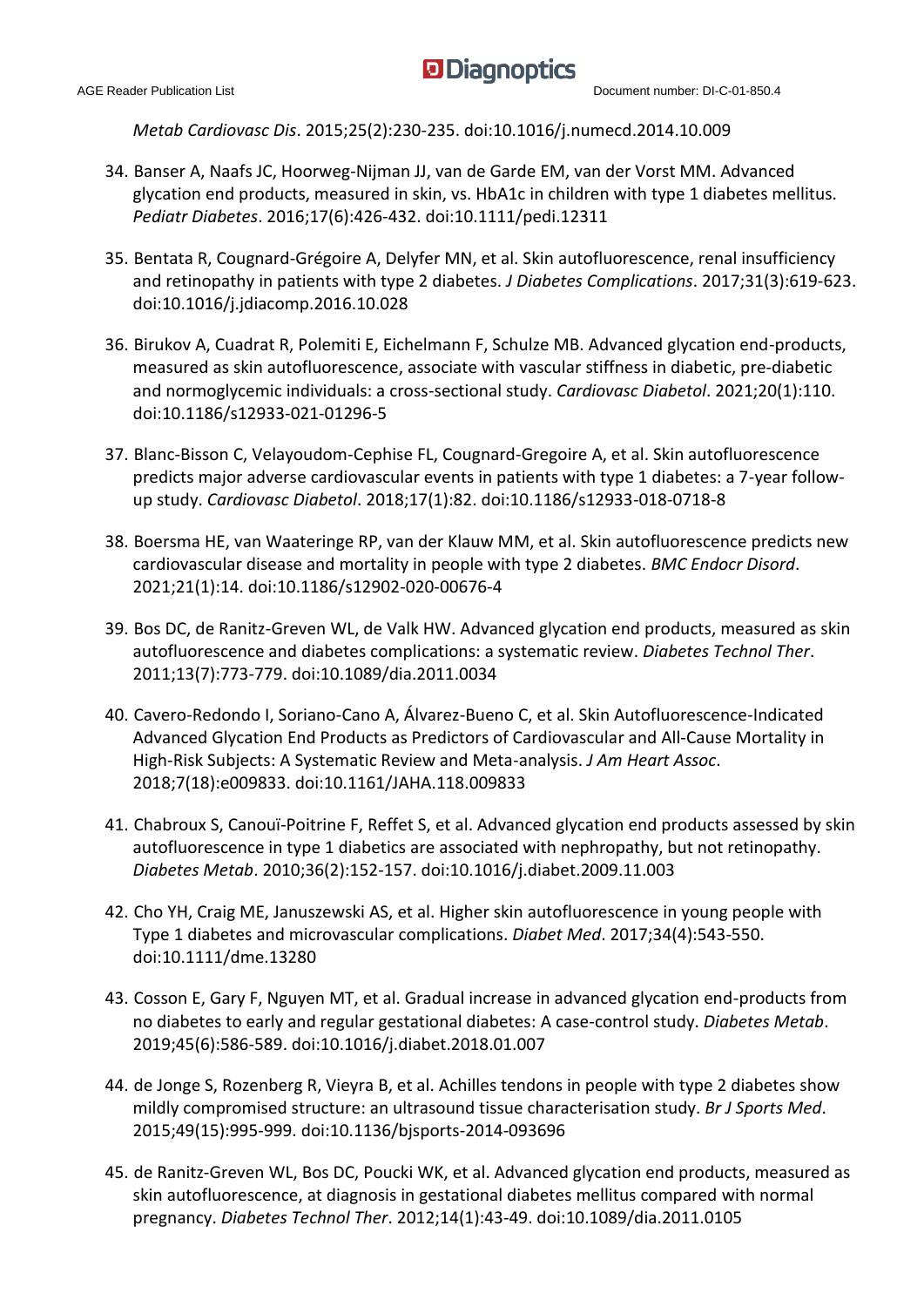- 46. de Ranitz-Greven WL, Kaasenbrood L, Poucki WK, et al. Advanced glycation end products, measured as skin autofluorescence, during normal pregnancy and pregnancy complicated by diabetes mellitus. *Diabetes Technol Ther*. 2012;14(12):1134-1139. doi:10.1089/dia.2012.0120
- 47. den Engelsen C, van den Donk M, Gorter KJ, Salomé PL, Rutten GE. Advanced glycation end products measured by skin autofluorescence in a population with central obesity. *Dermatoendocrinol*. 2012;4(1):33-38. doi:10.4161/derm.17999
- 48. Dimova R, Tankova T, Guergueltcheva V, et al. Risk factors for autonomic and somatic nerve dysfunction in different stages of glucose tolerance. *J Diabetes Complications*. 2017;31(3):537- 543. doi:10.1016/j.jdiacomp.2016.11.002
- 49. Dörhöfer L, Lammert A, Krane V, et al. Study design of DIACORE (DIAbetes COhoRtE) a cohort study of patients with diabetes mellitus type 2. *BMC Med Genet*. 2013;14:25. doi:10.1186/1471-2350-14-25
- 50. Filipov A, Fuchshuber H, Kraus J, Ebert AD, Sandikci V, Alonso A. Skin Autofluorescence is an Independent Predictor of Post Stroke Infection in Diabetes. *J Stroke Cerebrovasc Dis*. 2021;30(9):105949. doi:10.1016/j.jstrokecerebrovasdis.2021.105949
- 51. Fokkens BT, van Waateringe RP, Mulder DJ, Wolffenbuttel BHR, Smit AJ. Skin autofluorescence improves the Finnish Diabetes Risk Score in the detection of diabetes in a large populationbased cohort: The LifeLines Cohort Study. *Diabetes Metab*. 2018;44(5):424-430. doi:10.1016/j.diabet.2017.09.002
- 52. Fokkens BT, Mulder DJ, Schalkwijk CG, Scheijen JL, Smit AJ, Los LI. Vitreous advanced glycation endproducts and  $\alpha$ -dicarbonyls in retinal detachment patients with type 2 diabetes mellitus and non-diabetic controls. *PLoS One*. 2017;12(3):e0173379. doi:10.1371/journal.pone.0173379
- 53. Fokkens BT, Smit AJ. Skin fluorescence as a clinical tool for non-invasive assessment of advanced glycation and long-term complications of diabetes. *Glycoconj J*. 2016;33(4):527-535. doi:10.1007/s10719-016-9683-1
- 54. Foussard N, Larroumet A, Rigo M, et al. Skin autofluorescence predicts cancer in subjects with type 2 diabetes. *BMJ Open Diabetes Res Care*. 2021;9(1):e001312. doi:10.1136/bmjdrc-2020- 001312
- 55. Fukami K, Yamagishi SI, Sakai K, et al. Potential inhibitory effects of L-carnitine supplementation on tissue advanced glycation end products in patients with hemodialysis. *Rejuvenation Res*. 2013;16(6):460-466. doi:10.1089/rej.2013.1459
- 56. Furst JR, Bandeira LC, Fan WW, et al. Advanced Glycation Endproducts and Bone Material Strength in Type 2 Diabetes. *J Clin Endocrinol Metab*. 2016;101(6):2502-2510. doi:10.1210/jc.2016-1437
- 57. Genevieve M, Vivot A, Gonzalez C, et al. Skin autofluorescence is associated with past glycaemic control and complications in type 1 diabetes mellitus. *Diabetes Metab*. 2013;39(4):349-354. doi:10.1016/j.diabet.2013.03.003
- 58. Gerrits EG, Lutgers HL, Kleefstra N, et al. Skin autofluorescence: a tool to identify type 2 diabetic patients at risk for developing microvascular complications. *Diabetes Care*.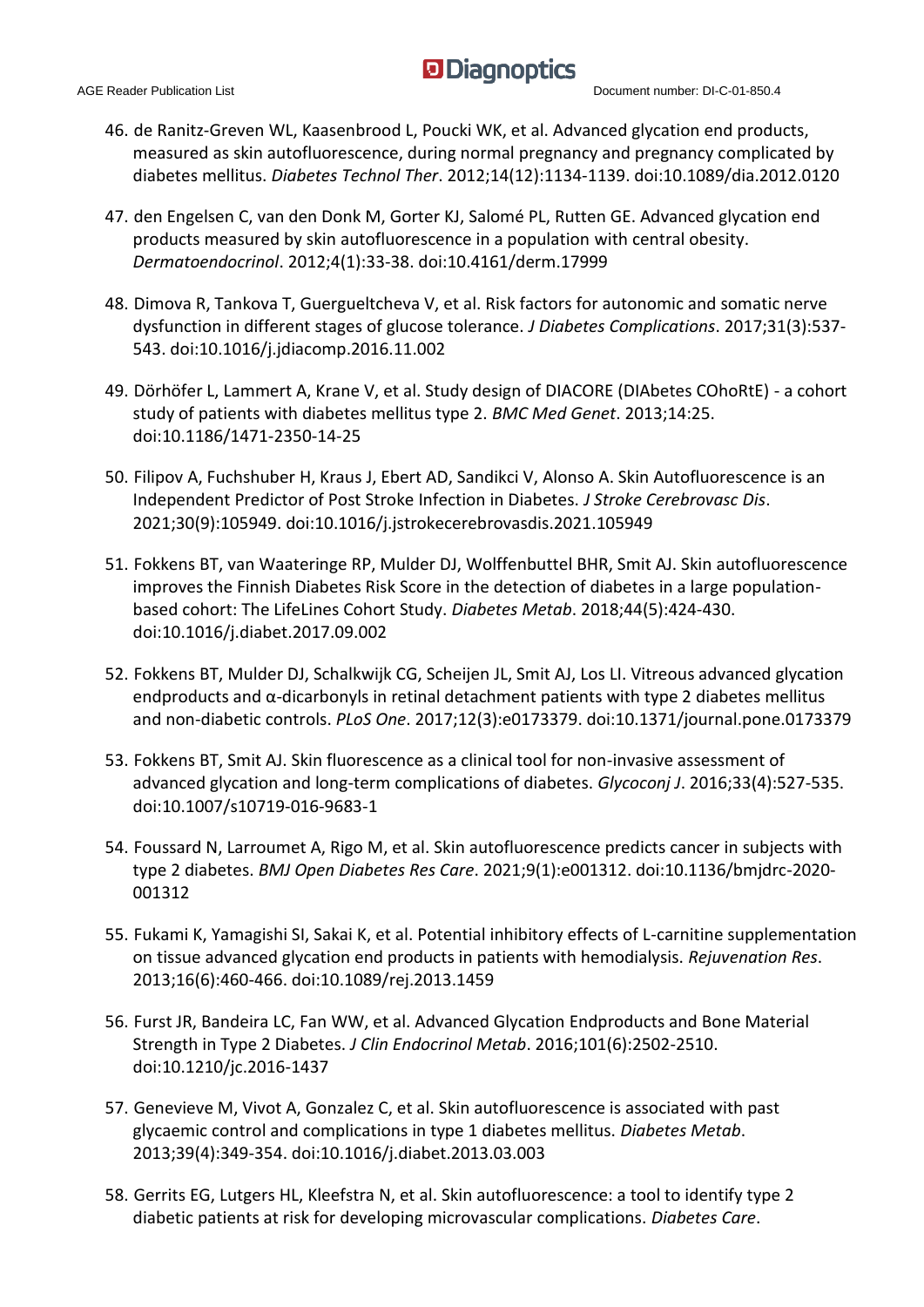2008;31(3):517-521. doi:10.2337/dc07-1755

- 59. Hangai M, Takebe N, Honma H, et al. Association of Advanced Glycation End Products with coronary Artery Calcification in Japanese Subjects with Type 2 Diabetes as Assessed by Skin Autofluorescence. *J Atheroscler Thromb*. 2016;23(10):1178-1187. doi:10.5551/jat.30155
- 60. Hashimoto K, Kunikata H, Yasuda M, et al. The relationship between advanced glycation end products and ocular circulation in type 2 diabetes. *J Diabetes Complications*. 2016;30(7):1371- 1377. doi:10.1016/j.jdiacomp.2016.04.024
- 61. Hirano T, Iesato Y, Toriyama Y, Imai A, Chiba D, Murata T. Correlation between diabetic retinopathy severity and elevated skin autofluorescence as a marker of advanced glycation end-product accumulation in type 2 diabetic patients. *J Diabetes Complications*. 2014;28(5):729-734. doi:10.1016/j.jdiacomp.2014.03.003
- 62. Hu H, Han C mao, Hu X lei, Ye W lan, Huang W juan, Smit AJ. Elevated skin autofluorescence is strongly associated with foot ulcers in patients with diabetes: a cross-sectional, observational study of Chinese subjects. *J Zhejiang Univ Sci B*. 2012;13(5):372-377. doi:10.1631/jzus.B1100249
- 63. Hu H, Jiang H, Ren H, Hu X, Wang X, Han C. AGEs and chronic subclinical inflammation in diabetes: disorders of immune system. *Diabetes Metab Res Rev*. 2015;31(2):127-137. doi:10.1002/dmrr.2560
- 64. Januszewski AS, Sachithanandan N, Karschimkus C, et al. Non-invasive measures of tissue autofluorescence are increased in Type 1 diabetes complications and correlate with a noninvasive measure of vascular dysfunction. *Diabet Med*. 2012;29(6):726-733. doi:10.1111/j.1464- 5491.2011.03562.x
- 65. Jin Q, Lau ESH, Luk AOY, et al. Skin autofluorescence is associated with higher risk of cardiovascular events in Chinese adults with type 2 diabetes: A prospective cohort study from the Hong Kong Diabetes Biobank. *J Diabetes Complications*. 2021;35(10):108015. doi:10.1016/j.jdiacomp.2021.108015
- 66. Jin Q, Lau ES, Luk AO, et al. Skin autofluorescence is associated with progression of kidney disease in type 2 diabetes: A prospective cohort study from the Hong Kong diabetes biobank. *Nutrition, Metabolism and Cardiovascular Diseases*. 2021;0(0). doi:10.1016/j.numecd.2021.10.007
- 67. Jud P, Sourij H. Therapeutic options to reduce advanced glycation end products in patients with diabetes mellitus: A review. *Diabetes Res Clin Pract*. 2019;148:54-63. doi:10.1016/j.diabres.2018.11.016
- 68. Klenovics KS, Boor P, Somoza V, Celec P, Fogliano V, Sebeková K. Advanced glycation end products in infant formulas do not contribute to insulin resistance associated with their consumption. *PLoS One*. 2013;8(1):e53056. doi:10.1371/journal.pone.0053056
- 69. Kouidrat Y, Zaitouni A, Amad A, et al. Skin autofluorescence (a marker for advanced glycation end products) and erectile dysfunction in diabetes. *J Diabetes Complications*. 2017;31(1):108- 113. doi:10.1016/j.jdiacomp.2016.10.026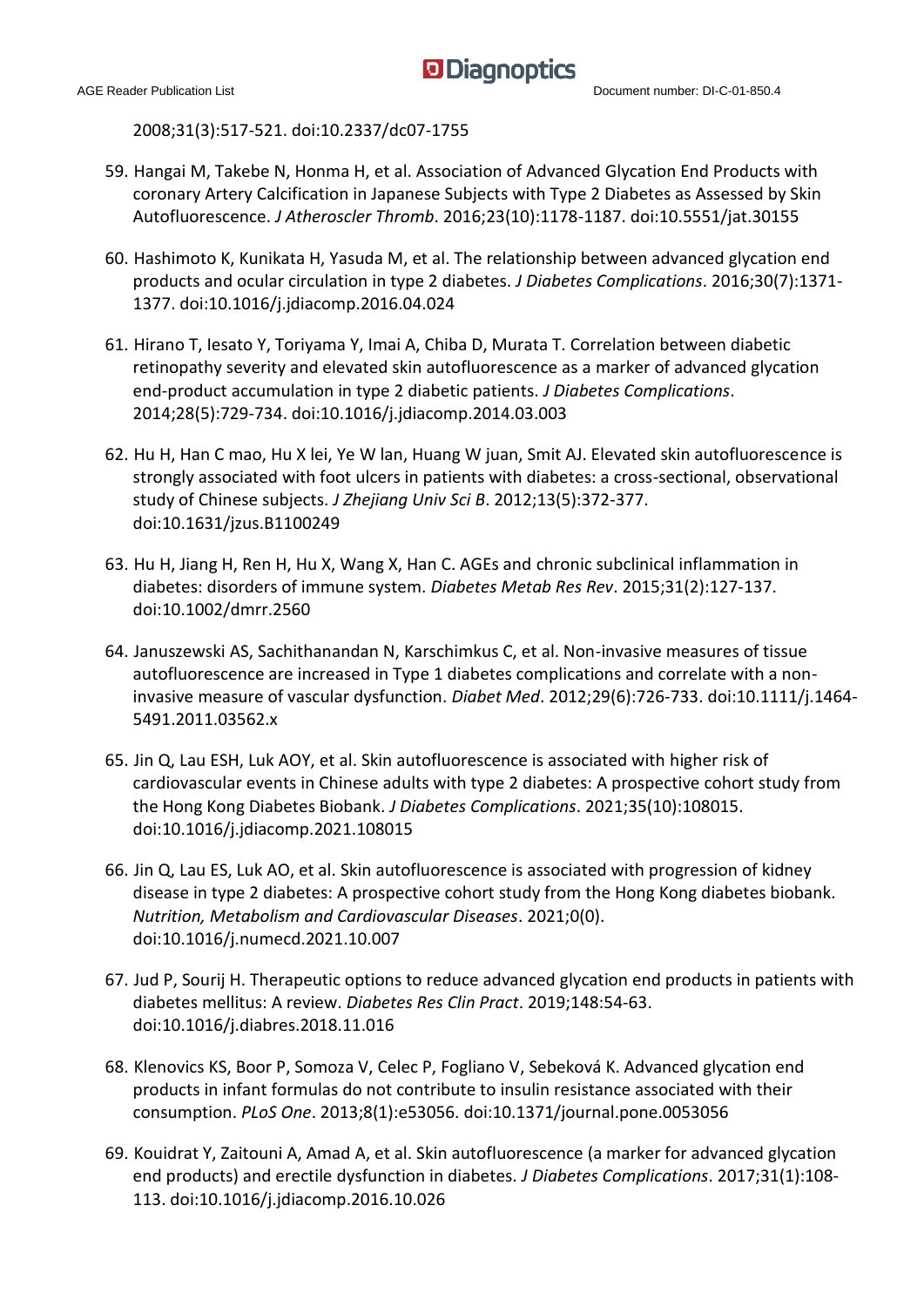- 70. Krul-Poel YHM, Agca R, Lips P, van Wijland H, Stam F, Simsek S. Vitamin D status is associated with skin autofluorescence in patients with type 2 diabetes mellitus: a preliminary report. *Cardiovasc Diabetol*. 2015;14:89. doi:10.1186/s12933-015-0250-z
- 71. Li Z, Wang G, Zhu YJ, et al. The relationship between circulating irisin levels and tissues AGE accumulation in type 2 diabetes patients. *Biosci Rep*. 2017;37(3):BSR20170213. doi:10.1042/BSR20170213
- 72. Liu C, Xu L, Gao H, et al. The association between skin autofluorescence and vascular complications in Chinese patients with diabetic foot ulcer: an observational study done in Shanghai. *Int J Low Extrem Wounds*. 2015;14(1):28-36. doi:10.1177/1534734614568375
- 73. Llauradó G, Ceperuelo-Mallafré V, Vilardell C, et al. Advanced glycation end products are associated with arterial stiffness in type 1 diabetes. *J Endocrinol*. 2014;221(3):405-413. doi:10.1530/JOE-13-0407
- 74. Lutgers HL, Gerrits EG, Graaff R, et al. Skin autofluorescence provides additional information to the UK Prospective Diabetes Study (UKPDS) risk score for the estimation of cardiovascular prognosis in type 2 diabetes mellitus. *Diabetologia*. 2009;52(5):789-797. doi:10.1007/s00125- 009-1308-9
- 75. Lutgers HL, Graaff R, Links TP, et al. Skin Autofluorescence as a Noninvasive Marker of Vascular Damage in Patients With Type 2 Diabetes. *Diabetes Care*. 2006;29(12):2654-2659. doi:10.2337/dc05-2173
- 76. Mácsai E. Skin autofluorescence measurement in the clinical practice of diabetology and nephrology. *Orv Hetil*. 2012;153(42):1651-1657. doi:10.1556/OH.2012.29453
- 77. Mácsai E, Rakk E, Miléder M, Fulcz Á. Correlations between skin autofluorescence and conventional glycemic markers in patients with diabetes. *Orv Hetil*. 2015;156(33):1341-1347. doi:10.1556/650.2015.30229
- 78. Mácsai E, Takáts Z, Derzbach L, Körner A, Vásárhelyi B. Verification of skin autofluorescence values by mass spectrometry in adolescents with type 1 diabetes: brief report. *Diabetes Technol Ther*. 2013;15(3):269-272. doi:10.1089/dia.2012.0251
- 79. Maury E, Savel J, Grouthier V, et al. Is skin autofluorescence a marker of metabolic memory in pregnant women with diabetes? *Diabet Med*. 2015;32(12):1575-1579. doi:10.1111/dme.12803
- 80. Meerwaldt R, Links TP, Graaff R, et al. Increased accumulation of skin advanced glycation endproducts precedes and correlates with clinical manifestation of diabetic neuropathy. *Diabetologia*. 2005;48(8):1637-1644. doi:10.1007/s00125-005-1828-x
- 81. Meerwaldt R, Lutgers HL, Links TP, et al. Skin autofluorescence is a strong predictor of cardiac mortality in diabetes. *Diabetes Care*. 2007;30(1):107-112. doi:10.2337/dc06-1391
- 82. Monami M, Lamanna C, Gori F, Bartalucci F, Marchionni N, Mannucci E. Skin autofluorescence in type 2 diabetes: beyond blood glucose. *Diabetes Res Clin Pract*. 2008;79(1):56-60. doi:10.1016/j.diabres.2007.07.007
- 83. Monnier VM, Sun W, Gao X, et al. Skin collagen advanced glycation endproducts (AGEs) and the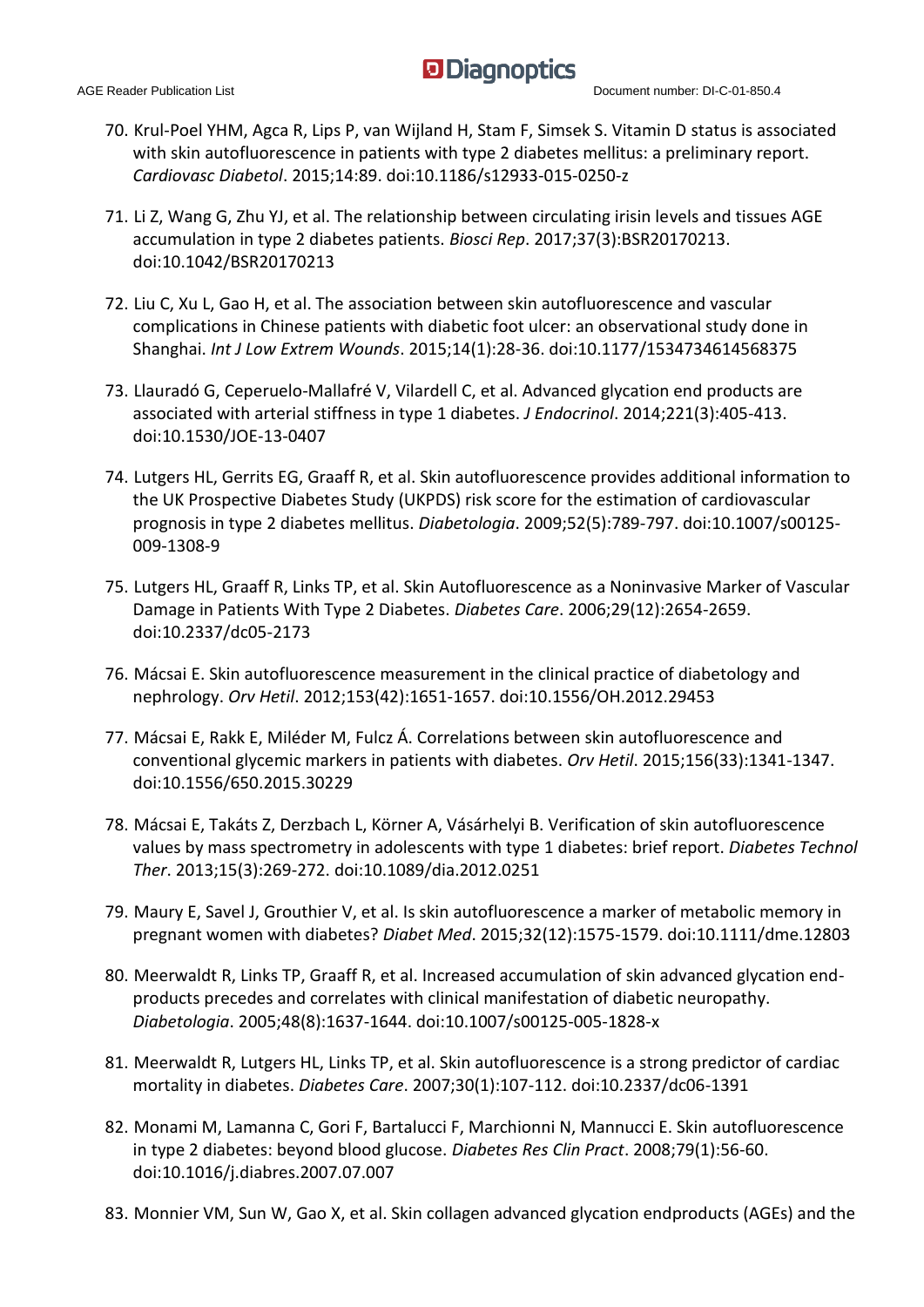long-term progression of sub-clinical cardiovascular disease in type 1 diabetes. *Cardiovasc Diabetol*. 2015;14:118. doi:10.1186/s12933-015-0266-4

- 84. Moran C, Münch G, Forbes JM, et al. Type 2 diabetes, skin autofluorescence, and brain atrophy. *Diabetes*. 2015;64(1):279-283. doi:10.2337/db14-0506
- 85. Mori H, Kuroda A, Araki M, et al. Advanced glycation end-products are a risk for muscle weakness in Japanese patients with type 1 diabetes. *J Diabetes Investig*. 2017;8(3):377-382. doi:10.1111/jdi.12582
- 86. Mulder DJ, de Boer JF, Graaff R, et al. Skin autofluorescence is inversely related to HDL antioxidative capacity in type 2 diabetes mellitus. *Atherosclerosis*. 2011;218(1):102-106. doi:10.1016/j.atherosclerosis.2011.05.011
- 87. Noordzij MJ, Mulder DJ, Oomen PHN, et al. Skin autofluorescence and risk of micro- and macrovascular complications in patients with Type 2 diabetes mellitus-a multi-centre study. *Diabet Med*. 2012;29(12):1556-1561. doi:10.1111/dme.12005
- 88. Osawa S, Katakami N, Kuroda A, et al. Skin Autofluorescence is Associated with Early-stage Atherosclerosis in Patients with Type 1 Diabetes. *J Atheroscler Thromb*. 2017;24(3):312-326. doi:10.5551/jat.35592
- 89. Osawa S, Katakami N, Sato I, et al. Skin autofluorescence is associated with vascular complications in patients with type 2 diabetes. *J Diabetes Complications*. 2018;32(9):839-844. doi:10.1016/j.jdiacomp.2018.06.009
- 90. Papachristou S, Pafili K, Papanas N. Skin AGEs and diabetic neuropathy. *BMC Endocr Disord*. 2021;21(1):28. doi:10.1186/s12902-021-00697-7
- 91. Papachristou S, Pafili K, Trypsianis G, Papazoglou D, Vadikolias K, Papanas N. Skin Advanced Glycation End Products among Subjects with Type 2 Diabetes Mellitus with or without Distal Sensorimotor Polyneuropathy. *J Diabetes Res*. 2021;2021:6045677. doi:10.1155/2021/6045677
- 92. Planas A, Simó-Servat O, Bañeras J, et al. Usefulness of skin advanced glycation end products to predict coronary artery calcium score in patients with type 2 diabetes. *Acta Diabetol*. 2021;58(10):1403-1412. doi:10.1007/s00592-021-01735-5
- 93. Prasad A, Bekker P, Tsimikas S. Advanced glycation end products and diabetic cardiovascular disease. *Cardiol Rev*. 2012;20(4):177-183. doi:10.1097/CRD.0b013e318244e57c
- 94. Rajaobelina K, Farges B, Nov S, et al. Skin autofluorescence and peripheral neuropathy four years later in type 1 diabetes. *Diabetes Metab Res Rev*. 2017;33(2). doi:10.1002/dmrr.2832
- 95. Rajaobelina K, Cougnard-Gregoire A, Delcourt C, Gin H, Barberger-Gateau P, Rigalleau V. Autofluorescence of Skin Advanced Glycation End Products: Marker of Metabolic Memory in Elderly Population. *J Gerontol A Biol Sci Med Sci*. 2015;70(7):841-846. doi:10.1093/gerona/glu243
- 96. Rajaobelina K, Helmer C, Vélayoudom-Céphise FL, et al. Progression of skin autofluorescence of AGEs over 4 years in patients with type 1 diabetes. *Diabetes Metab Res Rev*. 2017;33(7). doi:10.1002/dmrr.2917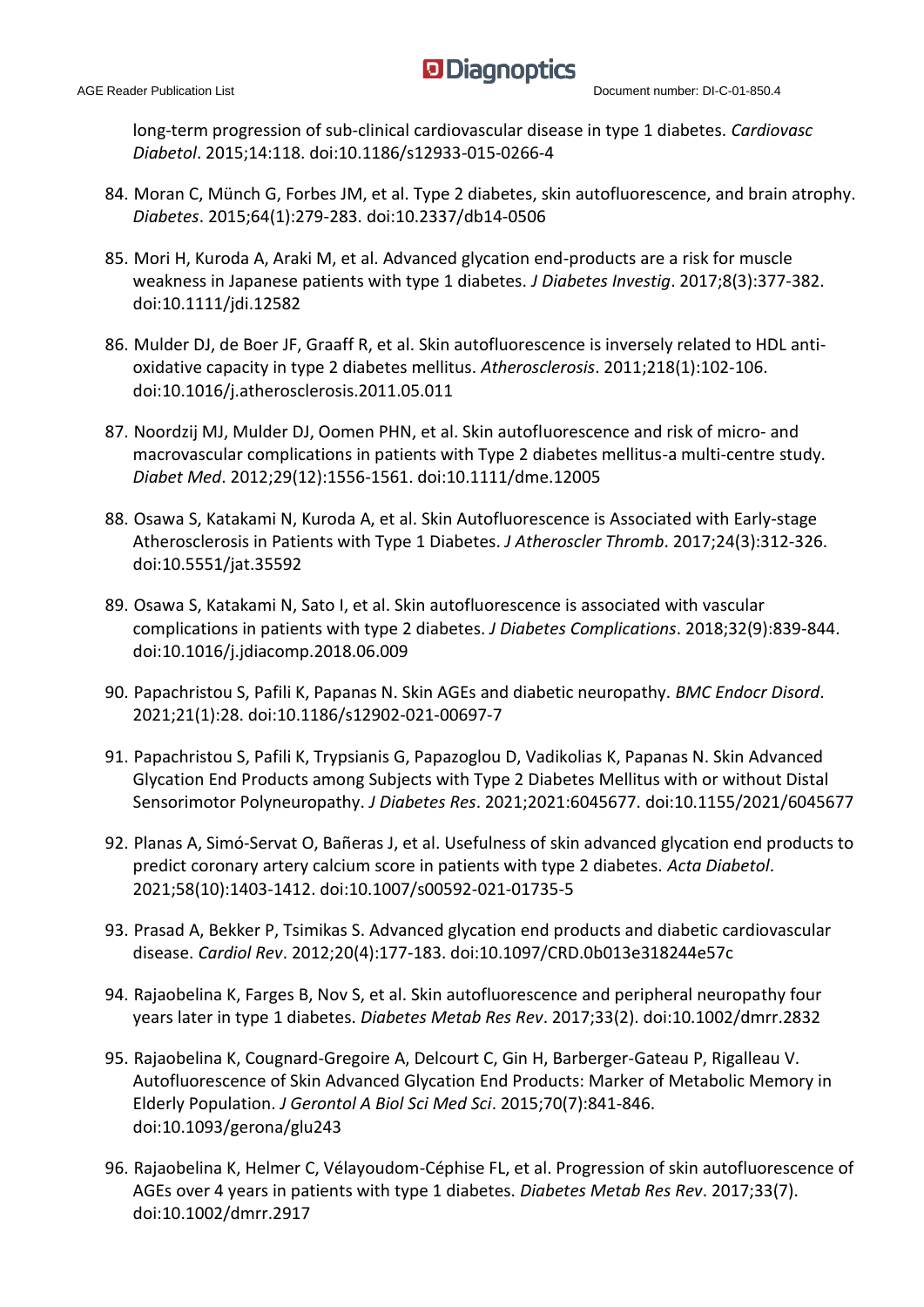- 97. Rigalleau V, Cougnard-Gregoire A, Nov S, et al. Association of advanced glycation end products and chronic kidney disease with macroangiopathy in type 2 diabetes. *J Diabetes Complications*. 2015;29(2):270-274. doi:10.1016/j.jdiacomp.2014.10.011
- 98. Rigo M, Lecocq M, Brouzeng C, et al. Skin autofluorescence, a marker of glucose memory in type 2 diabetes. *Metabol Open*. 2020;7:100038. doi:10.1016/j.metop.2020.100038
- 99. Salazar J, Navarro C, Ortega Á, et al. Advanced Glycation End Products: New Clinical and Molecular Perspectives. *Int J Environ Res Public Health*. 2021;18(14):7236. doi:10.3390/ijerph18147236
- 100. Samborski P, Naskręt D, Araszkiewicz A, Niedźwiecki P, Zozulińska-Ziółkiewicz D, Wierusz-Wysocka B. Assessment of skin autofluorescence as a marker of advanced glycation end product accumulation in type 1 diabetes. *Pol Arch Med Wewn*. 2011;121(3):67-72.
- 101. Skrha J, Soupal J, Loni Ekali G, et al. Skin autofluorescence relates to soluble receptor for advanced glycation end-products and albuminuria in diabetes mellitus. *J Diabetes Res*. 2013;2013:650694. doi:10.1155/2013/650694
- 102. Smit AJ, Lutgers HL. The clinical relevance of advanced glycation endproducts (AGE) and recent developments in pharmaceutics to reduce AGE accumulation. *Curr Med Chem*. 2004;11(20):2767-2784. doi:10.2174/0929867043364342
- 103. Smit AJ, Smit JM, Botterblom GJ, Mulder DJ. Skin autofluorescence based decision tree in detection of impaired glucose tolerance and diabetes. *PLoS One*. 2013;8(6):e65592. doi:10.1371/journal.pone.0065592
- 104. Stirban A, Gawlowski T, Roden M. Vascular effects of advanced glycation endproducts: Clinical effects and molecular mechanisms. *Mol Metab*. 2014;3(2):94-108. doi:10.1016/j.molmet.2013.11.006
- 105. Stirban A, Heinemann L. Skin Autofluorescence A Non-invasive Measurement for Assessing Cardiovascular Risk and Risk of Diabetes. *Eur Endocrinol*. 2014;10(2):106-110. doi:10.17925/EE.2014.10.02.106
- 106. Takayanagi Y, Yamanaka M, Fujihara J, et al. Evaluation of Relevance between Advanced Glycation End Products and Diabetic Retinopathy Stages Using Skin Autofluorescence. *Antioxidants (Basel)*. 2020;9(11):1100. doi:10.3390/antiox9111100
- 107. Tanaka K, Tani Y, Asai J, et al. Skin autofluorescence is associated with severity of vascular complications in Japanese patients with Type 2 diabetes. *Diabet Med*. 2012;29(4):492-500. doi:10.1111/j.1464-5491.2011.03448.x
- 108. van Eupen MGA, Schram MT, van Sloten TT, et al. Skin Autofluorescence and Pentosidine Are Associated With Aortic Stiffening: The Maastricht Study. *Hypertension*. 2016;68(4):956-963. doi:10.1161/HYPERTENSIONAHA.116.07446
- 109. Varikasuvu SR, Varshney S, Sulekar H. Skin Autofluorescence as a Novel and Noninvasive Technology for Advanced Glycation End Products in Diabetic Foot Ulcers: A Systematic Review and Meta-analysis. *Adv Skin Wound Care*. 2021;34(11):1-8. doi:10.1097/01.ASW.0000792932.01773.d5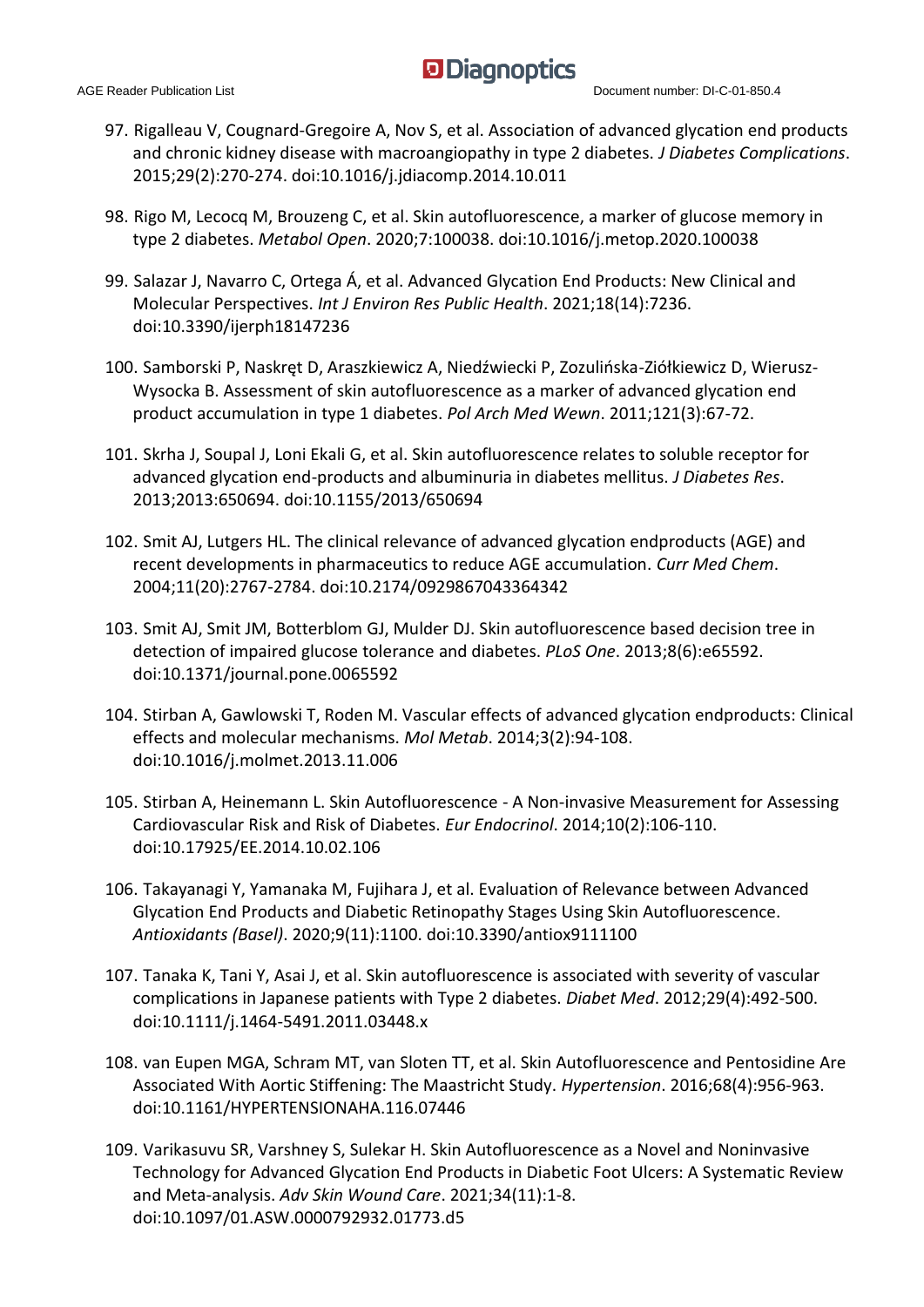- 110. Vélayoudom-Céphise FL, Rajaobelina K, Helmer C, et al. Skin autofluorescence predicts cardiorenal outcome in type 1 diabetes: a longitudinal study. *Cardiovasc Diabetol*. 2016;15(1):127. doi:10.1186/s12933-016-0448-8
- 111. Vollenbrock CE, Van Waateringe RP, Veeze HJ, Aanstoot HJ, Wolffenbuttel BHR. Skin autofluorescence is increased in young people with type 1 diabetes exposed to secondhand smoking. *J Diabetes*. 2017;9(3):308-310. doi:10.1111/1753-0407.12498
- 112. Vouillarmet J, Maucort-Boulch D, Michon P, Thivolet C. Advanced glycation end products assessed by skin autofluorescence: a new marker of diabetic foot ulceration. *Diabetes Technol Ther*. 2013;15(7):601-605. doi:10.1089/dia.2013.0009
- 113. Wan L, Qin G, Yan W, Sun T. Skin Autofluorescence Is Associated with Diabetic Peripheral Neuropathy in Chinese Patients with Type 2 Diabetes: A Cross-Sectional Study. *Genet Test Mol Biomarkers*. 2019;23(6):387-392. doi:10.1089/gtmb.2018.0328
- 114. Willemsen S, Hartog JWL, Hummel YM, et al. Tissue advanced glycation end products are associated with diastolic function and aerobic exercise capacity in diabetic heart failure patients. *Eur J Heart Fail*. 2011;13(1):76-82. doi:10.1093/eurjhf/hfq168
- 115. Yasuda M, Shimura M, Kunikata H, et al. Relationship of skin autofluorescence to severity of retinopathy in type 2 diabetes. *Curr Eye Res*. 2015;40(3):338-345. doi:10.3109/02713683.2014.918152
- 116. Yoshioka K. Skin Autofluorescence is a Noninvasive Surrogate Marker for Diabetic Microvascular Complications and Carotid Intima-Media Thickness in Japanese Patients with Type 2 Diabetes: A Cross-sectional Study. *Diabetes Ther*. 2018;9(1):75-85. doi:10.1007/s13300- 017-0339-3
- 117. Yozgatli K, Lefrandt JD, Noordzij MJ, et al. Accumulation of advanced glycation end products is associated with macrovascular events and glycaemic control with microvascular complications in Type 2 diabetes mellitus. *Diabet Med*. Published online April 23, 2018. doi:10.1111/dme.13651

#### **AGE Reader in renal disease**

- 118. Adachi T, Fukami K, Yamagishi SI, et al. Decreased serum carnitine is independently correlated with increased tissue accumulation levels of advanced glycation end products in haemodialysis patients. *Nephrology (Carlton)*. 2012;17(8):689-694. doi:10.1111/j.1440-1797.2012.01642.x
- 119. Aloui S, Ajimi K, Hamouda M, et al. Skin autofluorescence profile in Tunisian hemodialysis patients with and without heart failure. Published online November 22, 2021. doi:10.21203/rs.3.rs-900707/v1
- 120. Arsov S, Graaff R, Morariu AM, et al. Does hepatitis C increase the accumulation of advanced glycation end products in haemodialysis patients? *Nephrol Dial Transplant*. 2010;25(3):885-891. doi:10.1093/ndt/gfp564
- 121. Arsov S, Graaff R, van Oeveren W, et al. Advanced glycation end-products and skin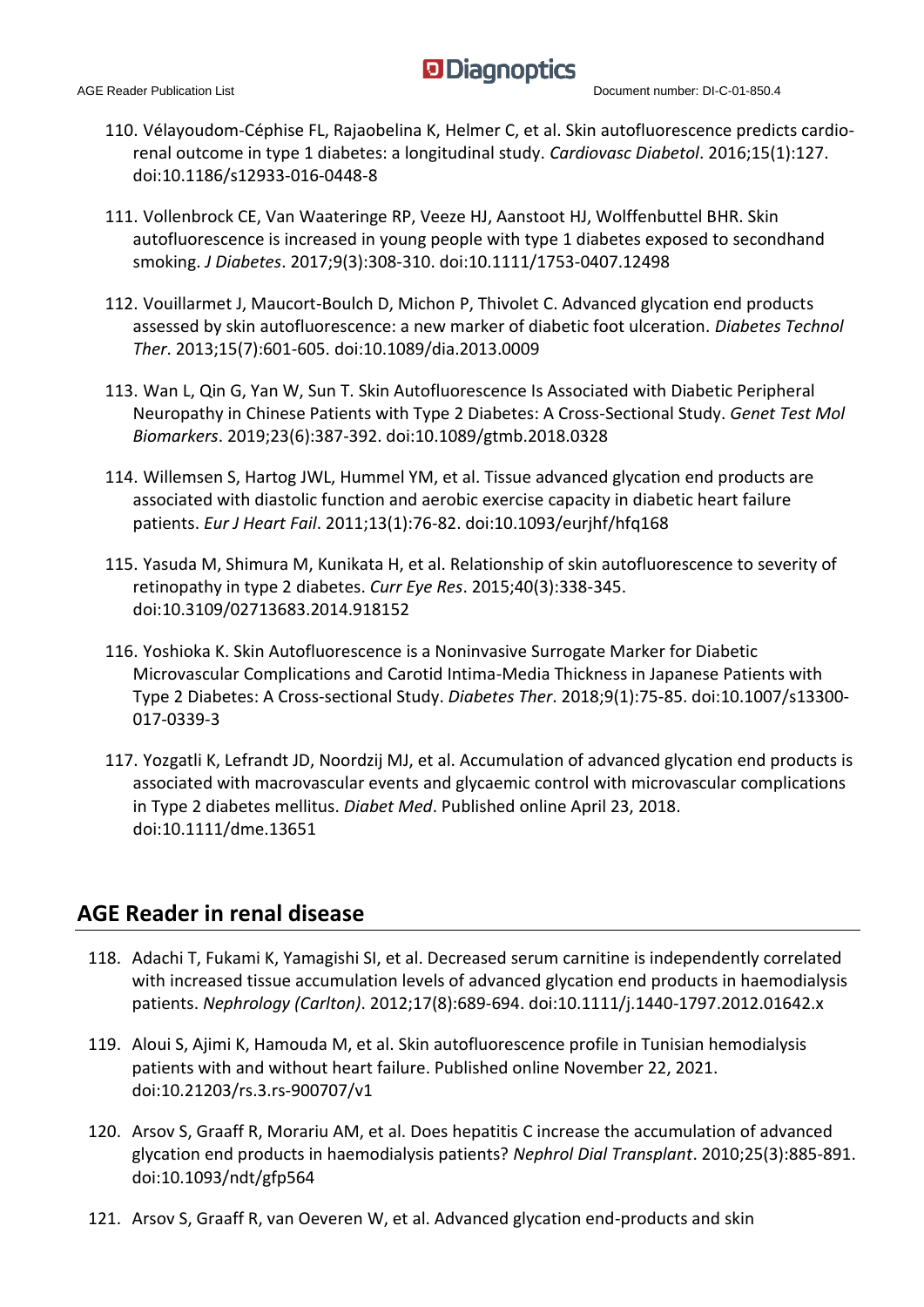autofluorescence in end-stage renal disease: a review. *Clin Chem Lab Med*. 2014;52(1):11-20. doi:10.1515/cclm-2012-0832

- 122. Calviño J, Cigarran S, Gonzalez-Tabares L, et al. Advanced glycation end products (AGEs) estimated by skin autofluorescence are related with cardiovascular risk in renal transplant. *PLoS One*. 2018;13(8):e0201118. doi:10.1371/journal.pone.0201118
- 123. Cavero-Redondo I, Soriano-Cano A, Álvarez-Bueno C, et al. Skin Autofluorescence-Indicated Advanced Glycation End Products as Predictors of Cardiovascular and All-Cause Mortality in High-Risk Subjects: A Systematic Review and Meta-analysis. *J Am Heart Assoc*. 2018;7(18):e009833. doi:10.1161/JAHA.118.009833
- 124. Crowley LE, Johnson CP, McIntyre N, et al. Tissue advanced glycation end product deposition after kidney transplantation. *Nephron Clin Pract*. 2013;124(1-2):54-59. doi:10.1159/000355692
- 125. Forbes JM, Le Bagge S, Righi S, et al. Advanced glycation end products as predictors of renal function in youth with type 1 diabetes. *Sci Rep*. 2021;11(1):9422. doi:10.1038/s41598-021- 88786-4
- 126. França R de A, Esteves A de BA, Borges C de M, et al. Advanced glycation end-products (AGEs) accumulation in skin: relations with chronic kidney disease-mineral and bone disorder. *J Bras Nefrol*. 2017;39(3):253-260. doi:10.5935/0101-2800.20170042
- 127. Fraser SDS, Roderick PJ, McIntyre NJ, et al. Skin autofluorescence and all-cause mortality in stage 3 CKD. *Clin J Am Soc Nephrol*. 2014;9(8):1361-1368. doi:10.2215/CJN.09510913
- 128. Furuya F, Shimura H, Takahashi K, et al. Skin autofluorescence is a predictor of cardiovascular disease in chronic kidney disease patients. *Ther Apher Dial*. 2015;19(1):40-44. doi:10.1111/1744-9987.12204
- 129. Gerrits EG, Lutgers HL, Smeets GHW, et al. Skin autofluorescence: a pronounced marker of mortality in hemodialysis patients. *Nephron Extra*. 2012;2(1):184-191. doi:10.1159/000339282
- 130. Gerrits EG, Smit AJ, Bilo HJG. AGEs, autofluorescence and renal function. *Nephrol Dial Transplant*. 2009;24(3):710-713. doi:10.1093/ndt/gfn634
- 131. Graaff R, Arsov S, Ramsauer B, et al. Skin and plasma autofluorescence during hemodialysis: a pilot study. *Artif Organs*. 2014;38(6):515-518. doi:10.1111/aor.12205
- 132. Hartog JWL, de Vries APJ, Bakker SJL, et al. Risk factors for chronic transplant dysfunction and cardiovascular disease are related to accumulation of advanced glycation end-products in renal transplant recipients. *Nephrol Dial Transplant*. 2006;21(8):2263-2269. doi:10.1093/ndt/gfl132
- 133. Hartog JWL, Gross S, Oterdoom LH, et al. Skin-autofluorescence is an independent predictor of graft loss in renal transplant recipients. *Transplantation*. 2009;87(7):1069-1077. doi:10.1097/TP.0b013e31819d3173
- 134. Hartog JWL, Hummel YM, Voors AA, et al. Skin-autofluorescence, a measure of tissue advanced glycation end-products (AGEs), is related to diastolic function in dialysis patients. *J Card Fail*. 2008;14(7):596-602. doi:10.1016/j.cardfail.2008.03.008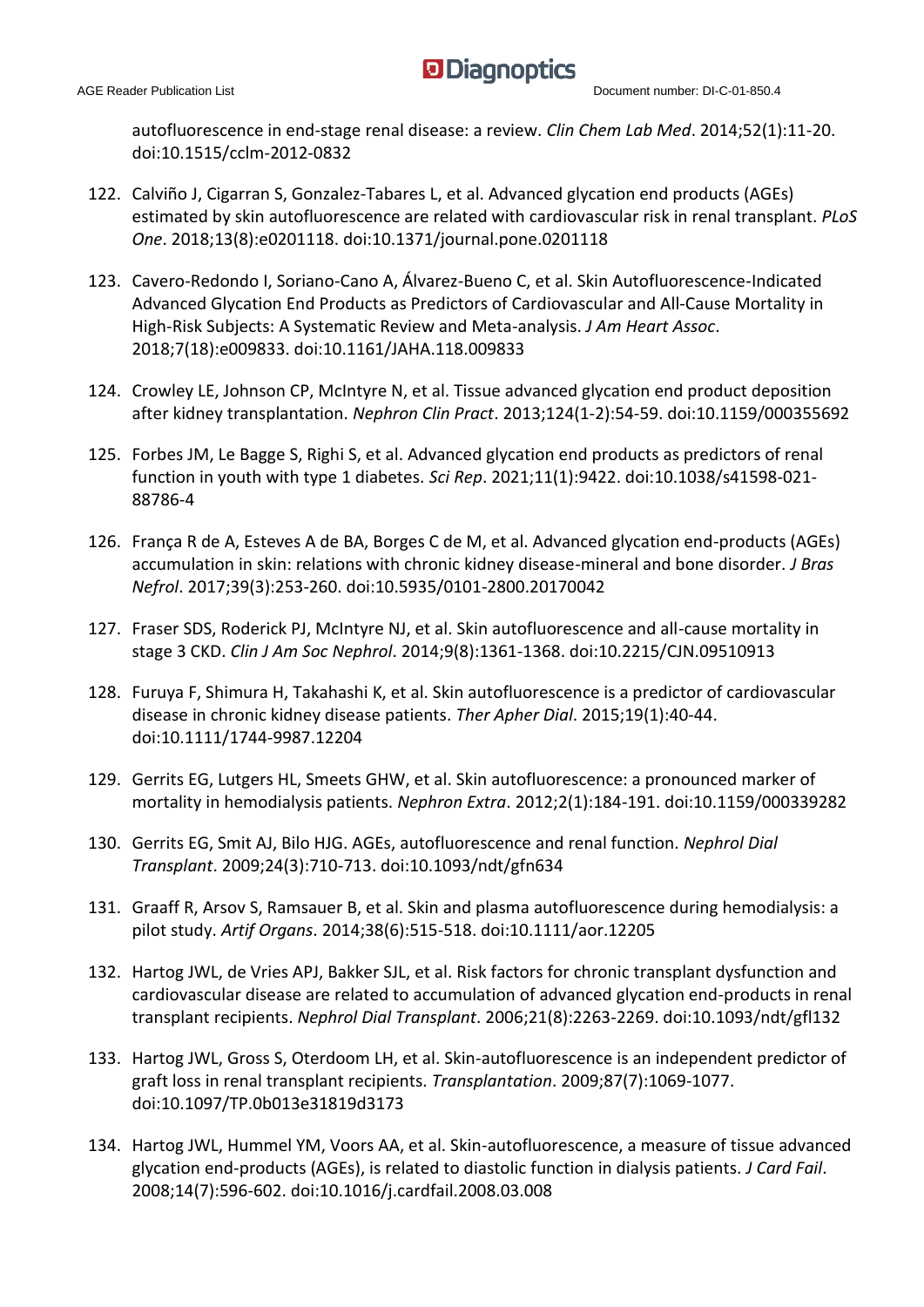- 135. Hartog JWL, Smit AJ, van Son WJ, et al. Advanced glycation end products in kidney transplant patients: a putative role in the development of chronic renal transplant dysfunction. *Am J Kidney Dis*. 2004;43(6):966-975. doi:10.1053/j.ajkd.2004.02.008
- 136. Jiang J, Chen P, Chen J, et al. Accumulation of tissue advanced glycation end products correlated with glucose exposure dose and associated with cardiovascular morbidity in patients on peritoneal dialysis. *Atherosclerosis*. 2012;224(1):187-194. doi:10.1016/j.atherosclerosis.2012.06.022
- 137. Jiang J, Zhang Y, Chen J, et al. Serum and Tissue Levels of Advanced Glycation End Products and Risk of Mortality in Patients on Maintenance Hemodialysis. *Am J Nephrol*. 2021;52(1):8-16. doi:10.1159/000512385
- 138. Kimura H, Tanaka K, Kanno M, et al. Skin autofluorescence predicts cardiovascular mortality in patients on chronic hemodialysis. *Ther Apher Dial*. 2014;18(5):461-467. doi:10.1111/1744- 9987.12160
- 139. Lavielle A, Rubin S, Boyer A, et al. Skin autofluorescence in acute kidney injury. *Crit Care*. 2017;21(1):24. doi:10.1186/s13054-017-1598-0
- 140. Luketin M, Mizdrak M, Boric-Skaro D, et al. Plasma Catestatin Levels and Advanced Glycation End Products in Patients on Hemodialysis. *Biomolecules*. 2021;11(3):456. doi:10.3390/biom11030456
- 141. Mácsai E, Benke A, Cseh A, Vásárhelyi B. Factors influencing skin autofluorescence of patients with peritoneal dialysis. *Acta Physiol Hung*. 2012;99(2):216-222. doi:10.1556/APhysiol.99.2012.2.15
- 142. Makulska I, Szczepańska M, Drożdż D, Polak-Jonkisz D, Zwolińska D. Skin autofluorescence as a marker of cardiovascular risk in children with chronic kidney disease. *Pediatr Nephrol*. 2013;28(1):121-128. doi:10.1007/s00467-012-2280-z
- 143. Makulska I, Szczepańska M, Drożdż D, Polak-Jonkisz D, Zwolińska D. Skin autofluorescence as a novel marker of vascular damage in children and adolescents with chronic kidney disease. *Pediatr Nephrol*. 2015;30(5):811-819. doi:10.1007/s00467-014-2997-y
- 144. McIntyre NJ, Chesterton LJ, John SG, et al. Tissue-advanced glycation end product concentration in dialysis patients. *Clin J Am Soc Nephrol*. 2010;5(1):51-55. doi:10.2215/CJN.05350709
- 145. McIntyre NJ, Fluck RJ, McIntyre CW, Taal MW. Skin autofluorescence and the association with renal and cardiovascular risk factors in chronic kidney disease stage 3. *Clin J Am Soc Nephrol*. 2011;6(10):2356-2363. doi:10.2215/CJN.02420311
- 146. Meerwaldt R, Hartog JWL, Graaff R, et al. Skin autofluorescence, a measure of cumulative metabolic stress and advanced glycation end products, predicts mortality in hemodialysis patients. *J Am Soc Nephrol*. 2005;16(12):3687-3693. doi:10.1681/ASN.2005020144
- 147. Nagano M, Fukami K, Yamagishi SI, et al. Tissue level of advanced glycation end products is an independent determinant of high-sensitivity C-reactive protein levels in haemodialysis patients. *Nephrology (Carlton)*. 2011;16(3):299-303. doi:10.1111/j.1440-1797.2010.01419.x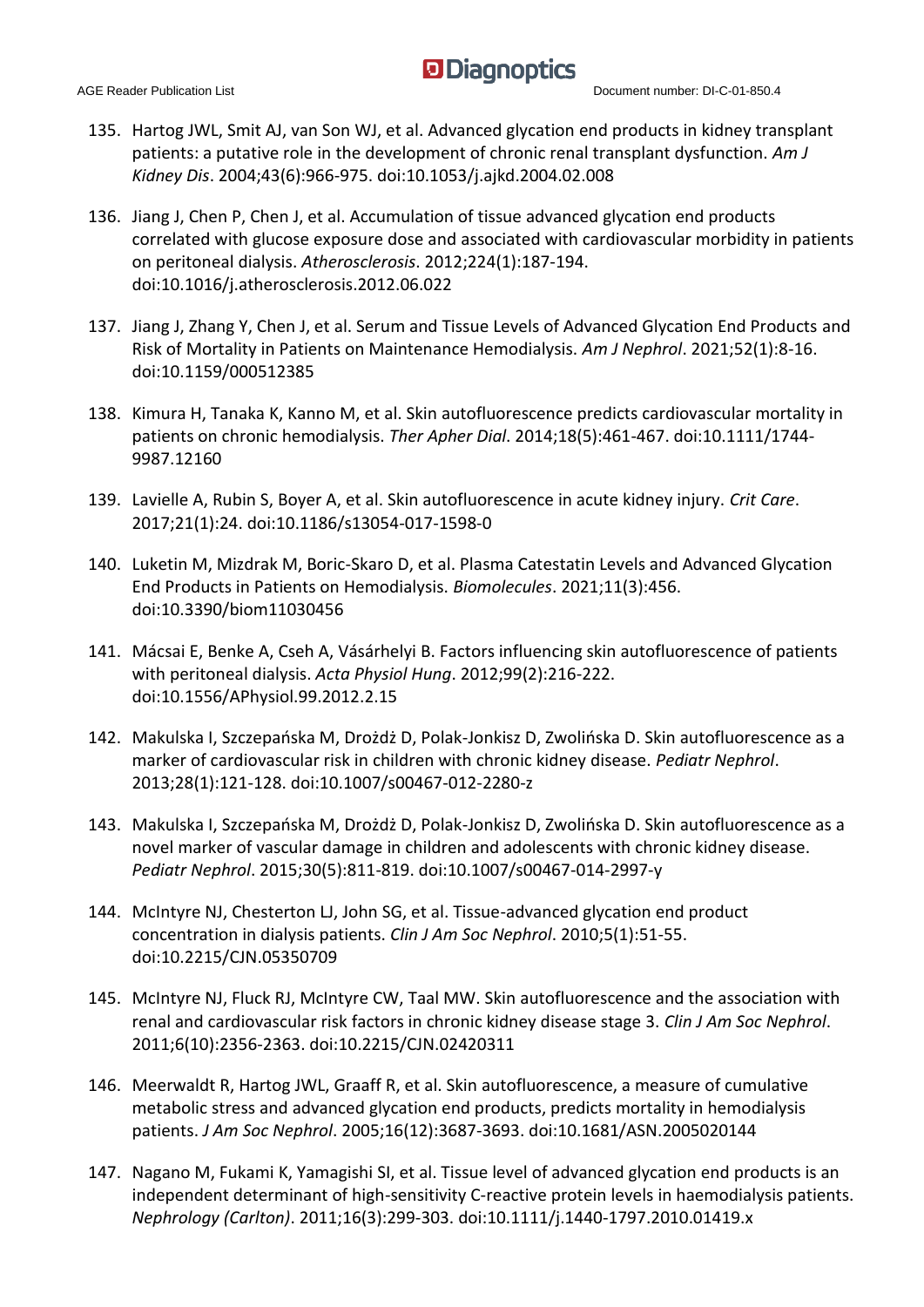- 148. Nongnuch A, Davenport A. Skin autofluorescence advanced glycosylation end products as an independent predictor of mortality in high flux haemodialysis and haemodialysis patients. *Nephrology (Carlton)*. 2015;20(11):862-867. doi:10.1111/nep.12519
- 149. Nongnuch A, Davenport A. The Effect of On-Line Hemodiafiltration, Vegetarian Diet, and Urine Volume on Advanced Glycosylation End Products Measured by Changes in Skin Auto-Fluorescence. *Artif Organs*. 2018;42(11):1078-1085. doi:10.1111/aor.13143
- 150. Noordzij MJ, Lefrandt JD, Smit AJ. Advanced glycation end products in renal failure: an overview. *J Ren Care*. 2008;34(4):207-212. doi:10.1111/j.1755-6686.2008.00038.x
- 151. Oleniuc M, Schiller A, Secara I, et al. Evaluation of advanced glycation end products accumulation, using skin autofluorescence, in CKD and dialysis patients. *Int Urol Nephrol*. 2012;44(5):1441-1449. doi:10.1007/s11255-011-0097-5
- 152. Ramsauer B, Engels GE, Graaff R, Sikole A, Arsov S, Stegmayr B. Skin- and Plasma autofluorescence in hemodialysis with glucose-free or glucose-containing dialysate. *BMC Nephrol*. 2017;18(1):5. doi:10.1186/s12882-016-0418-0
- 153. Sebeková K, Klenovicsová K, Ferenczová J, Hedvig J, Podracká L, Heidland A. Advanced oxidation protein products and advanced glycation end products in children and adolescents with chronic renal insufficiency. *J Ren Nutr*. 2012;22(1):143-148. doi:10.1053/j.jrn.2011.10.022
- 154. Shardlow A, McIntyre NJ, Kolhe NV, et al. The association of skin autofluorescence with cardiovascular events and all-cause mortality in persons with chronic kidney disease stage 3: A prospective cohort study. *PLoS Med*. 2020;17(7):e1003163. doi:10.1371/journal.pmed.1003163
- 155. Siriopol D, Hogas S, Veisa G, et al. Tissue advanced glycation end products (AGEs), measured by skin autofluorescence, predict mortality in peritoneal dialysis. *Int Urol Nephrol*. 2015;47(3):563- 569. doi:10.1007/s11255-014-0870-3
- 156. Smit AJ, Gerrits EG. Skin autofluorescence as a measure of advanced glycation endproduct deposition: a novel risk marker in chronic kidney disease. *Curr Opin Nephrol Hypertens*. 2010;19(6):527-533. doi:10.1097/MNH.0b013e32833e9259
- 157. Taal MW. Progress in risk prediction for people with chronic kidney disease. *Curr Opin Nephrol Hypertens*. 2014;23(6):519-524. doi:10.1097/MNH.0000000000000072
- 158. Tanaka K, Nakayama M, Kanno M, et al. Skin autofluorescence is associated with the progression of chronic kidney disease: a prospective observational study. *PLoS One*. 2013;8(12):e83799. doi:10.1371/journal.pone.0083799
- 159. Tanaka K, Tani Y, Asai J, et al. Skin autofluorescence is associated with renal function and cardiovascular diseases in pre-dialysis chronic kidney disease patients. *Nephrol Dial Transplant*. 2011;26(1):214-220. doi:10.1093/ndt/gfq369
- 160. Temma J, Matsuhisa M, Horie T, et al. Non-invasive Measurement of Skin Autofluorescence as a Beneficial Surrogate Marker for Atherosclerosis in Patients with Type 2 Diabetes. *J Med Invest*. 2015;62(3-4):126-129. doi:10.2152/jmi.62.126
- 161. Ueno H, Koyama H, Fukumoto S, et al. Advanced glycation end products, carotid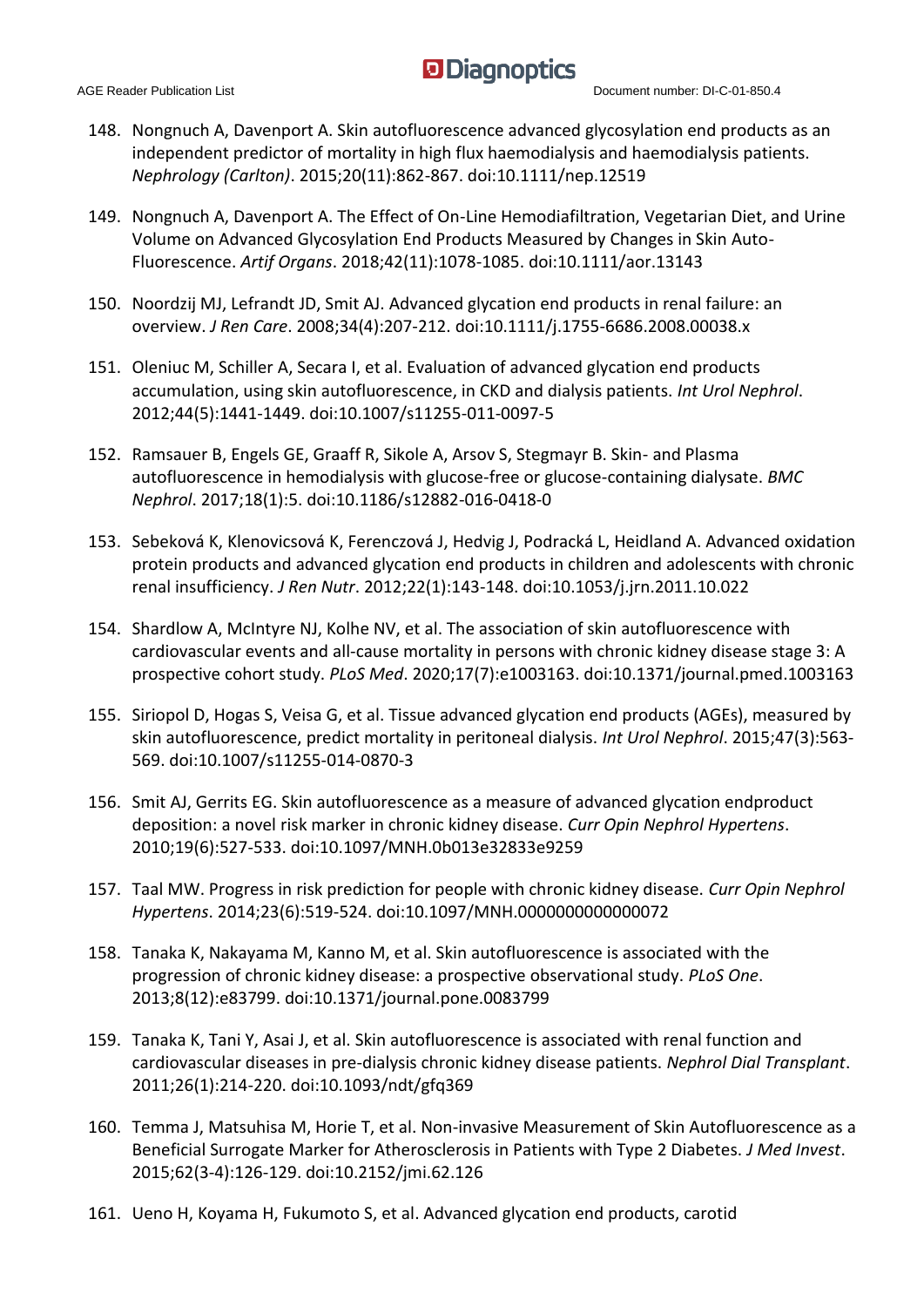atherosclerosis, and circulating endothelial progenitor cells in patients with end-stage renal disease. *Metabolism*. 2011;60(4):453-459. doi:10.1016/j.metabol.2010.04.001

- 162. Ueno H, Koyama H, Tanaka S, et al. Skin autofluorescence, a marker for advanced glycation end product accumulation, is associated with arterial stiffness in patients with end-stage renal disease. *Metabolism*. 2008;57(10):1452-1457. doi:10.1016/j.metabol.2008.05.016
- 163. Viramontes Horner D, Kolhe N, Leung J, Fluck R, Selby N, Taal M. Impact of a medium cut-off dialyzer on skin autofluorescence in haemodialysis patients. *Nephrology Dialysis Transplantation*. 2020;35(Supplement\_3). doi:10.1093/ndt/gfaa142.P1078
- 164. Viramontes Hörner D, Selby NM, Taal MW. Factors Associated With Change in Skin Autofluorescence, a Measure of Advanced Glycation End Products, in Persons Receiving Dialysis. *Kidney Int Rep*. 2020;5(5):654-662. doi:10.1016/j.ekir.2020.02.003
- 165. Viramontes Hörner D, Selby NM, Taal MW. Skin autofluorescence and malnutrition as predictors of mortality in persons receiving dialysis: a prospective cohort study. *J Hum Nutr Diet*. 2020;33(6):852-861. doi:10.1111/jhn.12764
- 166. Viramontes Hörner D, Taal MW. Skin autofluorescence: an emerging biomarker in persons with kidney disease. *Curr Opin Nephrol Hypertens*. 2019;28(6):507-512. doi:10.1097/MNH.0000000000000549
- 167. Wang AYM, Wong CK, Yau YY, Wong S, Chan IHS, Lam CWK. Skin autofluorescence associates with vascular calcification in chronic kidney disease. *Arterioscler Thromb Vasc Biol*. 2014;34(8):1784-1790. doi:10.1161/ATVBAHA.114.303378
- 168. Wang CC, Shen MY, Chang KC, Wang GJ, Liu SH, Chang CT. Skin autofluorescence is associated with rapid renal function decline in subjects at increased risk of coronary artery disease. *PLoS One*. 2019;14(5):e0217203. doi:10.1371/journal.pone.0217203
- 169. Wang CC, Wang YC, Wang GJ, et al. Skin Autofluorescence Is Associated with Endothelial Dysfunction in Uremic Subjects on Hemodialysis. *PLoS One*. 2016;11(1):e0147771. doi:10.1371/journal.pone.0147771
- 170. Yamazaki T, Mimura I, Tanaka T, Nangaku M. Treatment of Diabetic Kidney Disease: Current and Future. *Diabetes Metab J*. 2021;45(1):11-26. doi:10.4093/dmj.2020.0217

#### **AGE Reader in cardiovascular disease**

- 171. Ageev FT, Vitsenia MV, Smirnova MD, Mihailov GV. The Relationship Between Level of End-Products of Tissue Glycation and Pulse Wave Velocity in Non-diabetic Patients With Cardiovascular Disease. *Kardiologiia*. 2015;55(6):63-67. doi:10.18565/cardio.2015.6.63-67
- 172. Boersema J, de Vos LC, Links TP, et al. Skin accumulation of advanced glycation end products is increased in patients with an abdominal aortic aneurysm. *J Vasc Surg*. 2017;66(6):1696- 1703.e1. doi:10.1016/j.jvs.2017.04.037
- 173. Cavero-Redondo I, Soriano-Cano A, Álvarez-Bueno C, et al. Skin Autofluorescence-Indicated Advanced Glycation End Products as Predictors of Cardiovascular and All-Cause Mortality in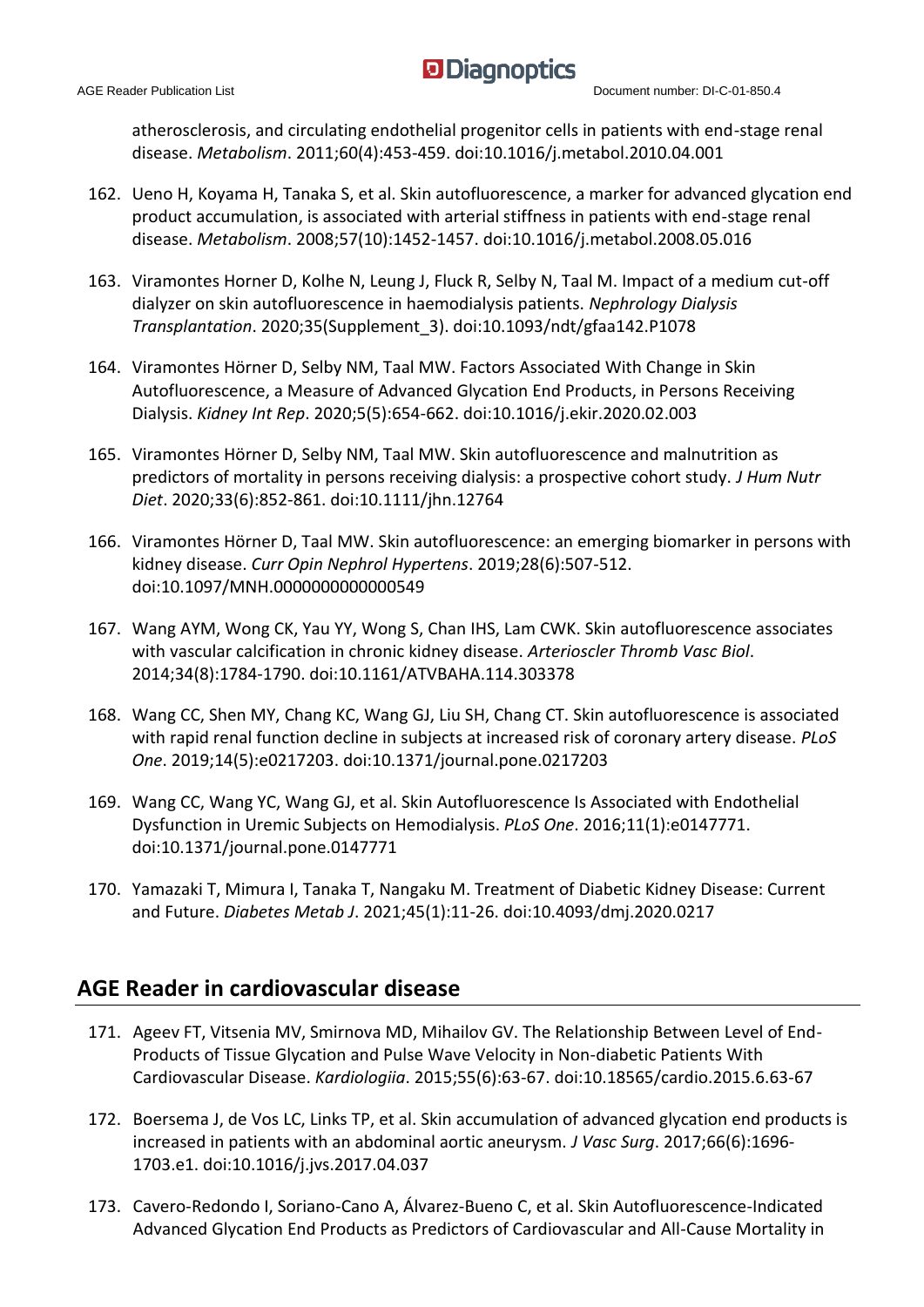High-Risk Subjects: A Systematic Review and Meta-analysis. *J Am Heart Assoc*. 2018;7(18):e009833. doi:10.1161/JAHA.118.009833

- 174. de Vos LC, Boersema J, Hillebrands JL, et al. Diverging effects of diabetes mellitus in patients with peripheral artery disease and abdominal aortic aneurysm and the role of advanced glycation end-products: ARTERY study - protocol for a multicentre cross-sectional study. *BMJ Open*. 2017;7(4):e012584. doi:10.1136/bmjopen-2016-012584
- 175. de Vos LC, Boersema J, Mulder DJ, Smit AJ, Zeebregts CJ, Lefrandt JD. Skin autofluorescence as a measure of advanced glycation end products deposition predicts 5-year amputation in patients with peripheral artery disease. *Arterioscler Thromb Vasc Biol*. 2015;35(6):1532-1537. doi:10.1161/ATVBAHA.115.305407
- 176. de Vos LC, Mulder DJ, Smit AJ, et al. Skin autofluorescence is associated with 5-year mortality and cardiovascular events in patients with peripheral artery disease. *Arterioscler Thromb Vasc Biol*. 2014;34(4):933-938. doi:10.1161/ATVBAHA.113.302731
- 177. de Vos LC, Noordzij MJ, Mulder DJ, et al. Skin autofluorescence as a measure of advanced glycation end products deposition is elevated in peripheral artery disease. *Arterioscler Thromb Vasc Biol*. 2013;33(1):131-138. doi:10.1161/ATVBAHA.112.300016
- 178. den Dekker MAM, Zwiers M, van den Heuvel ER, et al. Skin autofluorescence, a non-invasive marker for AGE accumulation, is associated with the degree of atherosclerosis. *PLoS One*. 2013;8(12):e83084. doi:10.1371/journal.pone.0083084
- 179. Hartog JWL, van de Wal RM, Schalkwijk CG, et al. Advanced glycation end-products, antihypertensive treatment and diastolic function in patients with hypertension and diastolic dysfunction. *Eur J Heart Fail*. 2010;12(4):397-403. doi:10.1093/eurjhf/hfq001
- 180. Hartog JWL, Voors AA, Schalkwijk CG, et al. Clinical and prognostic value of advanced glycation end-products in chronic heart failure. *Eur Heart J*. 2007;28(23):2879-2885. doi:10.1093/eurheartj/ehm486
- 181. Hartog JWL, Willemsen S, van Veldhuisen DJ, et al. Effects of alagebrium, an advanced glycation endproduct breaker, on exercise tolerance and cardiac function in patients with chronic heart failure. *Eur J Heart Fail*. 2011;13(8):899-908. doi:10.1093/eurjhf/hfr067
- 182. Hitsumoto T. Impact of Hemorheology Assessed by the Microchannel Method on Pulsatility Index of the Common Carotid Artery in Patients With Type 2 Diabetes Mellitus. *J Clin Med Res*. 2017;9(7):579-585. doi:10.14740/jocmr3031w
- 183. Hofmann B, Adam AC, Jacobs K, et al. Advanced glycation end product associated skin autofluorescence: a mirror of vascular function? *Exp Gerontol*. 2013;48(1):38-44. doi:10.1016/j.exger.2012.04.011
- 184. Jacobs K, Navarrete Santos A, Simm A, Silber RE, Hofmann B. The skin autofluorescence reflects the posttranslational glycation grade of the matrix protein collagen. *Free Radic Biol Med*. 2014;75 Suppl 1:S34. doi:10.1016/j.freeradbiomed.2014.10.772
- 185. Jochemsen BM, Mulder DJ, van Doormaal JJ, et al. Relation between food and drinking habits, and skin autofluorescence and intima media thickness in subjects at high cardiovascular risk.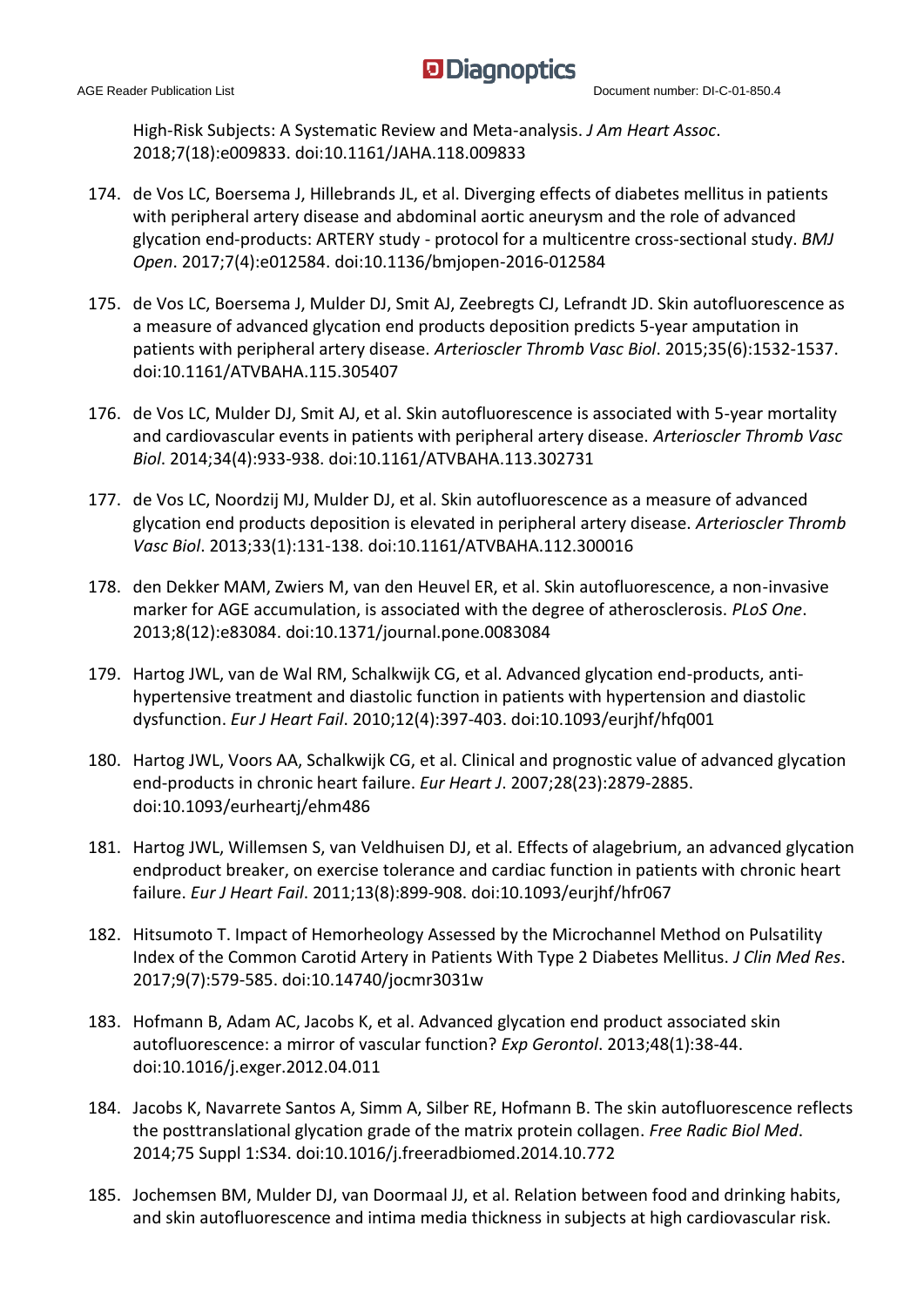*Journal of Food and Nutrition Research (Slovak Republic)*. Published online 2009. Accessed October 4, 2021. http://www.vup.sk/index.php?mainID=2&navID=36&version=2&volume=48&article=901

- 186. Kunimoto M, Shimada K, Yokoyama M, et al. Association between the tissue accumulation of advanced glycation end products and exercise capacity in cardiac rehabilitation patients. *BMC Cardiovasc Disord*. 2020;20:195. doi:10.1186/s12872-020-01484-3
- 187. Kunimoto M, Yokoyama M, Shimada K, et al. Relationship between skin autofluorescence levels and clinical events in patients with heart failure undergoing cardiac rehabilitation. *Cardiovasc Diabetol*. 2021;20:208. doi:10.1186/s12933-021-01398-0
- 188. Liu CY, Huang QF, Cheng YB, et al. A Comparative Study on Skin and Plasma Advanced Glycation End Products and Their Associations with Arterial Stiffness. *Pulse (Basel)*. 2017;4(4):208-218. doi:10.1159/000453581
- 189. Lutgers HL, Graaff R, de Vries R, Smit AJ, Dullaart RPF. Carotid artery intima media thickness associates with skin autofluoresence in non-diabetic subjects without clinically manifest cardiovascular disease. *Eur J Clin Invest*. 2010;40(9):812-817. doi:10.1111/j.1365- 2362.2010.02329.x
- 190. Meerwaldt R, van der Vaart MG, van Dam GM, et al. Clinical relevance of advanced glycation endproducts for vascular surgery. *Eur J Vasc Endovasc Surg*. 2008;36(2):125-131. doi:10.1016/j.ejvs.2008.01.030
- 191. Mulder DJ, van Haelst PL, Graaff R, Gans RO, Zijlstra F, Smit AJ. Skin autofluorescence is elevated in acute myocardial infarction and is associated with the one-year incidence of major adverse cardiac events. *Neth Heart J*. 2009;17(4):162-168. doi:10.1007/BF03086239
- 192. Mulder DJ, van Haelst PL, Graaff R. Skin Autofluorescence is an independent marker for Acute Myocardial Infarction. *Circulation*. 2005;II(112):371.
- 193. Mulder DJ, van Haelst PL, Gross S, et al. Skin autofluorescence is elevated in patients with stable coronary artery disease and is associated with serum levels of neopterin and the soluble receptor for advanced glycation end products. *Atherosclerosis*. 2008;197(1):217-223. doi:10.1016/j.atherosclerosis.2007.03.027
- 194. Mulder DJ, van Haelst PL, Wobbes MH, et al. The effect of aggressive versus conventional lipidlowering therapy on markers of inflammatory and oxidative stress. *Cardiovasc Drugs Ther*. 2007;21(2):91-97. doi:10.1007/s10557-007-6010-x
- 195. Nienhuis HLA, Westra J, Smit AJ, Limburg PC, Kallenberg CGM, Bijl M. AGE and their receptor RAGE in systemic autoimmune diseases: an inflammation propagating factor contributing to accelerated atherosclerosis. *Autoimmunity*. 2009;42(4):302-304. doi:10.1080/08916930902831746
- 196. Noordzij MJ, Lefrandt JD, Loeffen EAH, et al. Skin autofluorescence is increased in patients with carotid artery stenosis and peripheral artery disease. *Int J Cardiovasc Imaging*. 2012;28(2):431- 438. doi:10.1007/s10554-011-9805-6
- 197. Ohnuki Y, Nagano R, Takizawa S, Takagi S, Miyata T. Advanced glycation end products in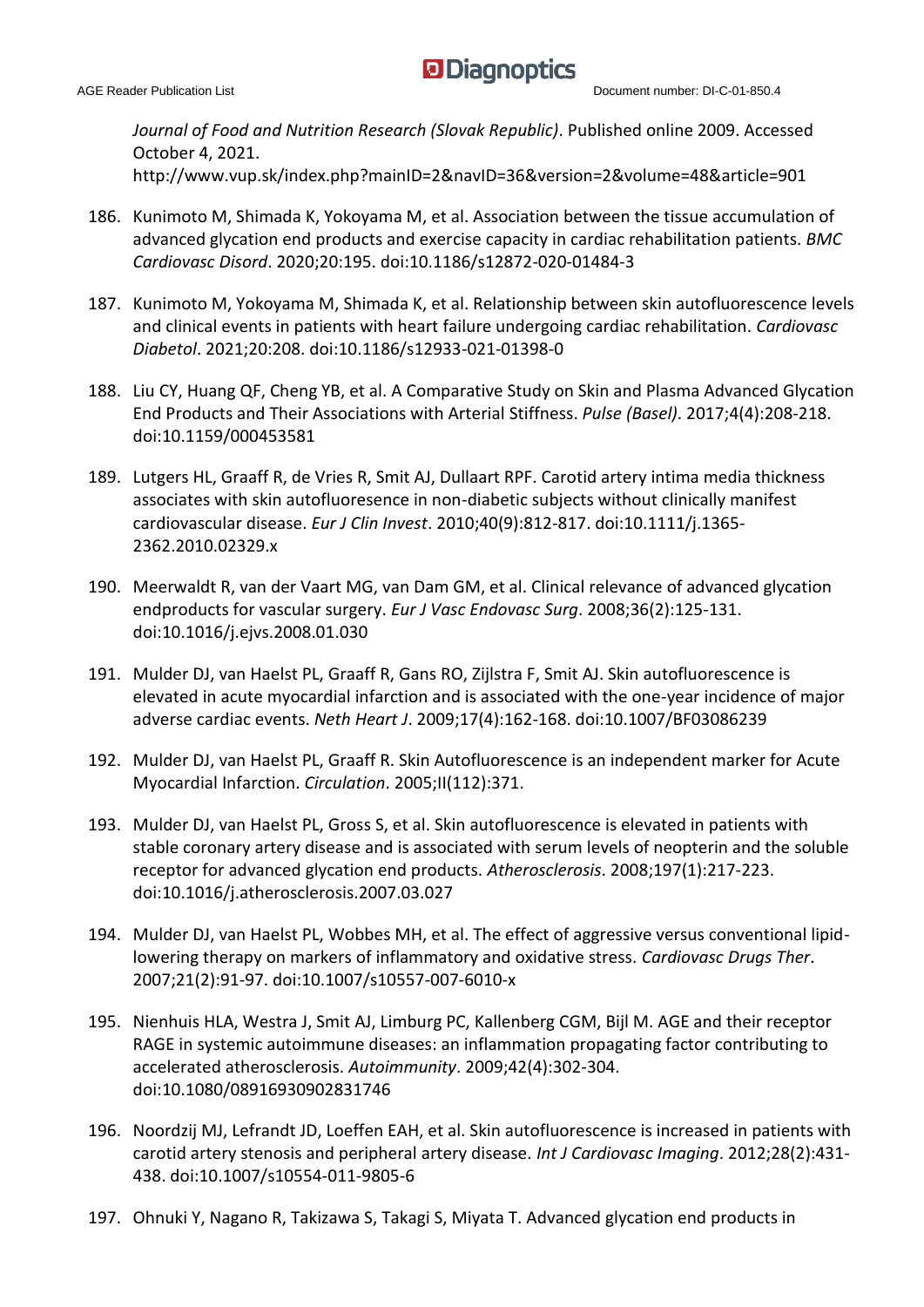patients with cerebral infarction. *Intern Med*. 2009;48(8):587-591. doi:10.2169/internalmedicine.48.1390

- 198. Schmidt AM. Skin autofluorescence, 5-year mortality, and cardiovascular events in peripheral arterial disease: all that glitters is surely not gold. *Arterioscler Thromb Vasc Biol*. 2014;34(4):697-699. doi:10.1161/ATVBAHA.114.303419
- 199. Schutte E, de Vos LC, Lutgers HL, et al. Association of Skin Autofluorescence Levels With Kidney Function Decline in Patients With Peripheral Artery Disease. *Arterioscler Thromb Vasc Biol*. 2016;36(8):1709-1714. doi:10.1161/ATVBAHA.116.307771
- 200. Smit AJ, Hartog JWL, Voors AA, van Veldhuisen DJ. Advanced glycation endproducts in chronic heart failure. *Ann N Y Acad Sci*. 2008;1126:225-230. doi:10.1196/annals.1433.038
- 201. Tiessen AH, Jager W, ter Bogt NCW, et al. Skin autofluorescence as proxy of tissue AGE accumulation is dissociated from SCORE cardiovascular risk score, and remains so after 3 years. *Clin Chem Lab Med*. 2014;52(1):121-127. doi:10.1515/cclm-2012-0825
- 202. Wang CC, Wang YC, Wang GJ, et al. Skin autofluorescence is associated with inappropriate left ventricular mass and diastolic dysfunction in subjects at risk for cardiovascular disease. *Cardiovasc Diabetol*. 2017;16(1):15. doi:10.1186/s12933-017-0495-9
- 203. Watfa G, Soulis G, Tartagni E, et al. Relationship between tissue glycation measured by autofluorescence and pulse wave velocity in young and elderly non-diabetic populations. *Diabetes Metab*. 2012;38(5):413-419. doi:10.1016/j.diabet.2012.04.004
- 204. Yamagishi SI. Role of Advanced Glycation Endproduct (AGE)-Receptor for Advanced Glycation Endproduct (RAGE) Axis in Cardiovascular Disease and Its Therapeutic Intervention. *Circ J*. 2019;83(9):1822-1828. doi:10.1253/circj.CJ-19-0618
- 205. Yamagishi SI, Fukami K, Matsui T. Evaluation of tissue accumulation levels of advanced glycation end products by skin autofluorescence: A novel marker of vascular complications in high-risk patients for cardiovascular disease. *Int J Cardiol*. 2015;185:263-268. doi:10.1016/j.ijcard.2015.03.167

#### **AGE Reader in surgery**

- 206. Hofmann B, Gerull KA, Bloch K, et al. It's all in our skin-Skin autofluorescence-A promising outcome predictor in cardiac surgery: A single centre cohort study. *PLoS One*. 2020;15(6):e0234847. doi:10.1371/journal.pone.0234847
- 207. Krasnodębski M, Grąt K, Morawski M, et al. Skin autofluorescence as a novel predictor of acute kidney injury after liver resection. *World J Surg Oncol*. 2021;19(1):276. doi:10.1186/s12957-021- 02394-0
- 208. Pol HWD, Sibma E, Zeebregts CJ, Pierik EGJM, Meerwaldt R. Increased skin autofluorescence after colorectal operation reflects surgical stress and postoperative outcome. *Am J Surg*. 2011;202(5):583-589. doi:10.1016/j.amjsurg.2010.10.019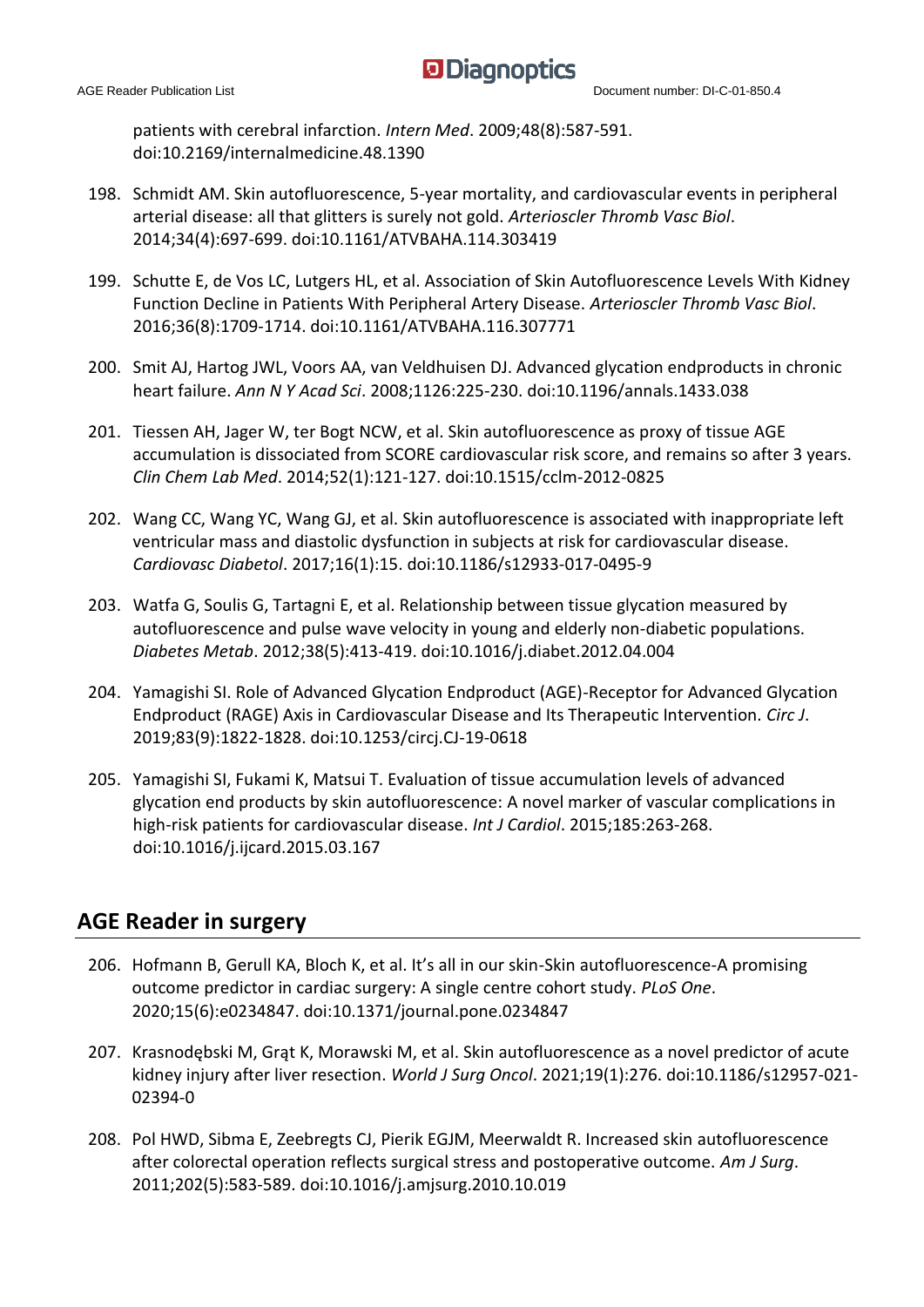#### **AGE Reader in other diseases**

- 209. Blaauw J, Smit AJ, van Pampus MG, et al. Skin autofluorescence, a marker of advanced glycation end products and oxidative stress, is increased in recently preeclamptic women. *Am J Obstet Gynecol*. 2006;195(3):717-722. doi:10.1016/j.ajog.2006.06.086
- 210. Coffeng SM, Blaauw J, Souwer ETD, et al. Skin autofluorescence as marker of tissue advanced glycation end-products accumulation in formerly preeclamptic women. *Hypertens Pregnancy*. 2011;30(2):231-242. doi:10.3109/10641955.2010.484085
- 211. Dadoniene J, Cypiene A, Ryliskyte L, Rugiene R, Ryliškiene K, Laucevičius A. Skin Autofluorescence in Systemic Sclerosis Is Related to the Disease and Vascular Damage: A Cross-Sectional Analytic Study of Comparative Groups. *Dis Markers*. 2015;2015:837470. doi:10.1155/2015/837470
- 212. de Groot L, Hinkema H, Westra J, et al. Advanced glycation endproducts are increased in rheumatoid arthritis patients with controlled disease. *Arthritis Res Ther*. 2011;13(6):R205. doi:10.1186/ar3538
- 213. de Groot L, Jager NA, Westra J, et al. Does reduction of disease activity improve early markers of cardiovascular disease in newly diagnosed rheumatoid arthritis patients? *Rheumatology (Oxford)*. 2015;54(7):1257-1261. doi:10.1093/rheumatology/keu459
- 214. de Leeuw K, Graaff R, de Vries R, et al. Accumulation of advanced glycation endproducts in patients with systemic lupus erythematosus. *Rheumatology (Oxford)*. 2007;46(10):1551-1556. doi:10.1093/rheumatology/kem215
- 215. de Leeuw K, Nienhuis H, Smit A, Stegeman C, Kallenberg C, Bijl M. Increased accumulation of advanced glycation endproducts in patients with Wegener's granulomatosis. *Ann Rheum Dis*. 2010;69(3):625-627. doi:10.1136/ard.2009.123851
- 216. den Hollander NC, Mulder DJ, Graaff R, et al. Advanced glycation end products and the absence of premature atherosclerosis in glycogen storage disease Ia. *J Inherit Metab Dis*. 2007;30(6):916-923. doi:10.1007/s10545-007-0507-0
- 217. Fokkens BT, Mulder DJ, Nugteren MB, et al. Surface Area of Detachment, Proliferative Vitreoretinopathy, and Pulse Pressure, but not AGEs, are Associated With Retinal Redetachment. *Invest Ophthalmol Vis Sci*. 2016;57(15):6633-6638. doi:10.1167/iovs.16-20735
- 218. Gopal P, Reynaert NL, Scheijen JLJM, et al. Plasma advanced glycation end-products and skin autofluorescence are increased in COPD. *Eur Respir J*. 2014;43(2):430-438. doi:10.1183/09031936.00135312
- 219. Greven WL, Smit JM, Rommes JH, Spronk PE. Accumulation of advanced glycation end (AGEs) products in intensive care patients: an observational, prospective study. *BMC Clin Pathol*. 2010;10:4. doi:10.1186/1472-6890-10-4
- 220. Hagen JM, Sutterland AL, Edrisy S, Tan HL, de Haan L. Accumulation rate of advanced glycation end products in recent onset psychosis: A longitudinal study. *Psychiatry Res*. 2020;291:113192. doi:10.1016/j.psychres.2020.113192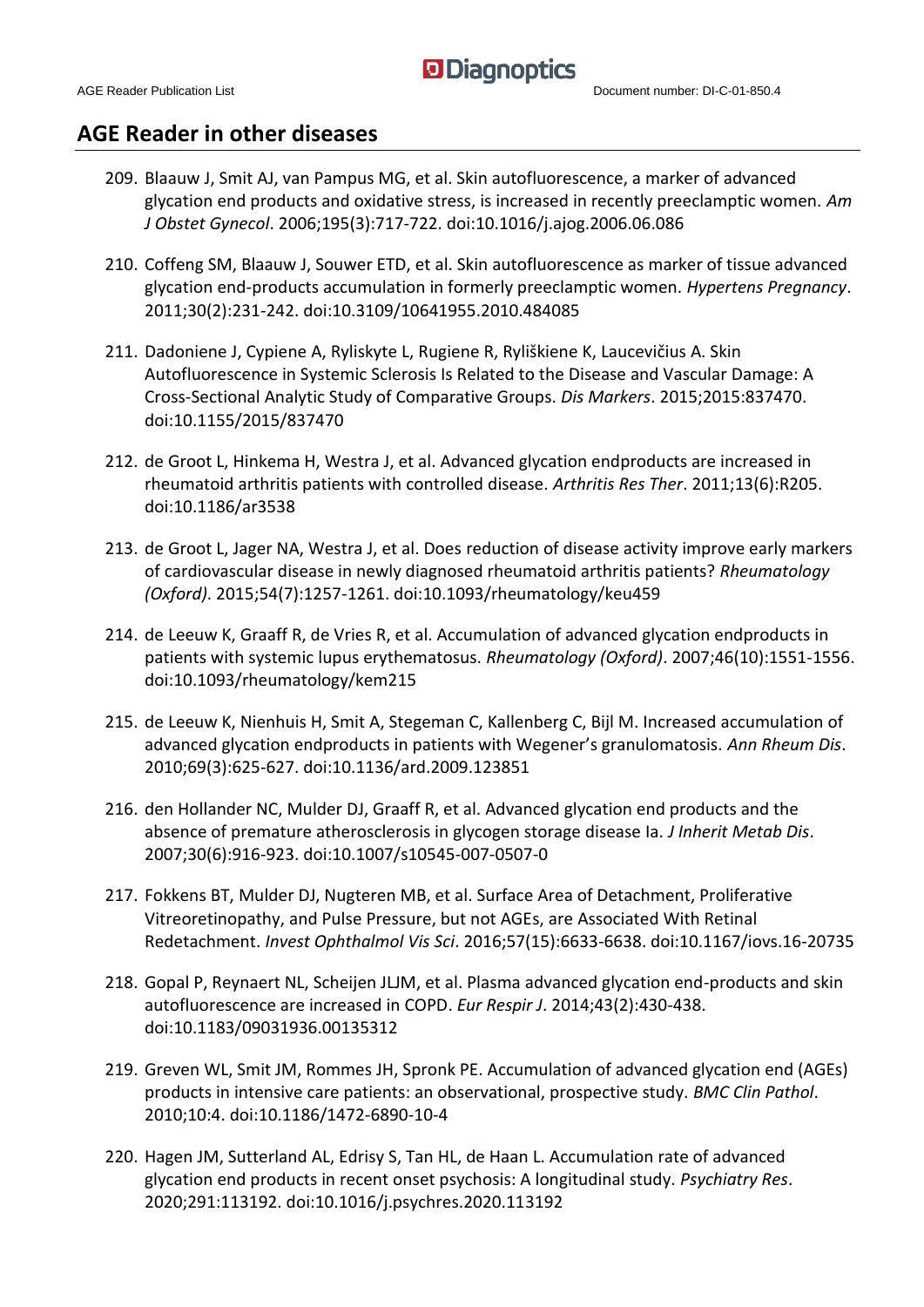- 221. Hagen JM, Sutterland AL, Koeter MW, Lutter R, Cohen D, de Haan L. Advanced Glycation End Products in Recent-Onset Psychosis Indicate Early Onset of Cardiovascular Risk. *J Clin Psychiatry*. 2017;78(9):1395-1401. doi:10.4088/JCP.16m10972
- 222. Harlaar JJ, Eker HH, Vakalopoulos KA, et al. Advanced glycation end products as a biomarker for incisional hernia. *Hernia*. 2017;21(4):537-541. doi:10.1007/s10029-017-1610-2
- 223. Hettema ME, Bootsma H, Graaff R, de Vries R, Kallenberg CGM, Smit AJ. Skin autofluorescence, as marker of accumulation of advanced glycation endproducts and of cumulative metabolic stress, is not increased in patients with systemic sclerosis. *Int J Rheumatol*. 2011;2011:417813. doi:10.1155/2011/417813
- 224. Hettema M, Smit AJ. Local differences in skin autofluorescence may not reflect similar differences in oxidative stress exposure. *J Rheumatol*. 2013;40(2):206. doi:10.3899/jrheum.121060
- 225. Himori N, Kunikata H, Kawasaki R, et al. The association between skin autofluorescence and mean deviation in patients with open-angle glaucoma. *Br J Ophthalmol*. 2017;101(2):233-238. doi:10.1136/bjophthalmol-2016-309504
- 226. Himori N, Kunikata H, Shiga Y, et al. The association between systemic oxidative stress and ocular blood flow in patients with normal-tension glaucoma. *Graefes Arch Clin Exp Ophthalmol*. 2016;254(2):333-341. doi:10.1007/s00417-015-3203-z
- 227. Hoonhorst SJM, Lo Tam Loi AT, Hartman JE, et al. Advanced glycation end products in the skin are enhanced in COPD. *Metabolism*. 2014;63(9):1149-1156. doi:10.1016/j.metabol.2014.06.006
- 228. Hoonhorst SJM, Lo Tam Loi AT, Pouwels SD, et al. Advanced glycation endproducts and their receptor in different body compartments in COPD. *Respir Res*. 2016;17:46. doi:10.1186/s12931-016-0363-2
- 229. Igase M, Ohara M, Igase K, et al. Skin Autofluorescence Examination as a Diagnostic Tool for Mild Cognitive Impairment in Healthy People. *J Alzheimers Dis*. 2017;55(4):1481-1487. doi:10.3233/JAD-160917
- 230. John M, McKeever TM, Haddad MA, et al. Traditional and emerging indicators of cardiovascular risk in chronic obstructive pulmonary disease. *Chron Respir Dis*. 2016;13(3):247-255. doi:10.1177/1479972316636995
- 231. Kato M, Kubo A, Sugioka Y, et al. Relationship between advanced glycation end-product accumulation and low skeletal muscle mass in Japanese men and women. *Geriatr Gerontol Int*. 2017;17(5):785-790. doi:10.1111/ggi.12787
- 232. Kouidrat Y, Amad A, Desailloud R, et al. Increased advanced glycation end-products (AGEs) assessed by skin autofluorescence in schizophrenia. *J Psychiatr Res*. 2013;47(8):1044-1048. doi:10.1016/j.jpsychires.2013.03.016
- 233. Lentferink YE, van Teeseling L, Knibbe CAJ, van der Vorst MMJ. Skin autofluorescence in children with and without obesity. *J Pediatr Endocrinol Metab*. 2019;32(1):41-47. doi:10.1515/jpem-2018-0237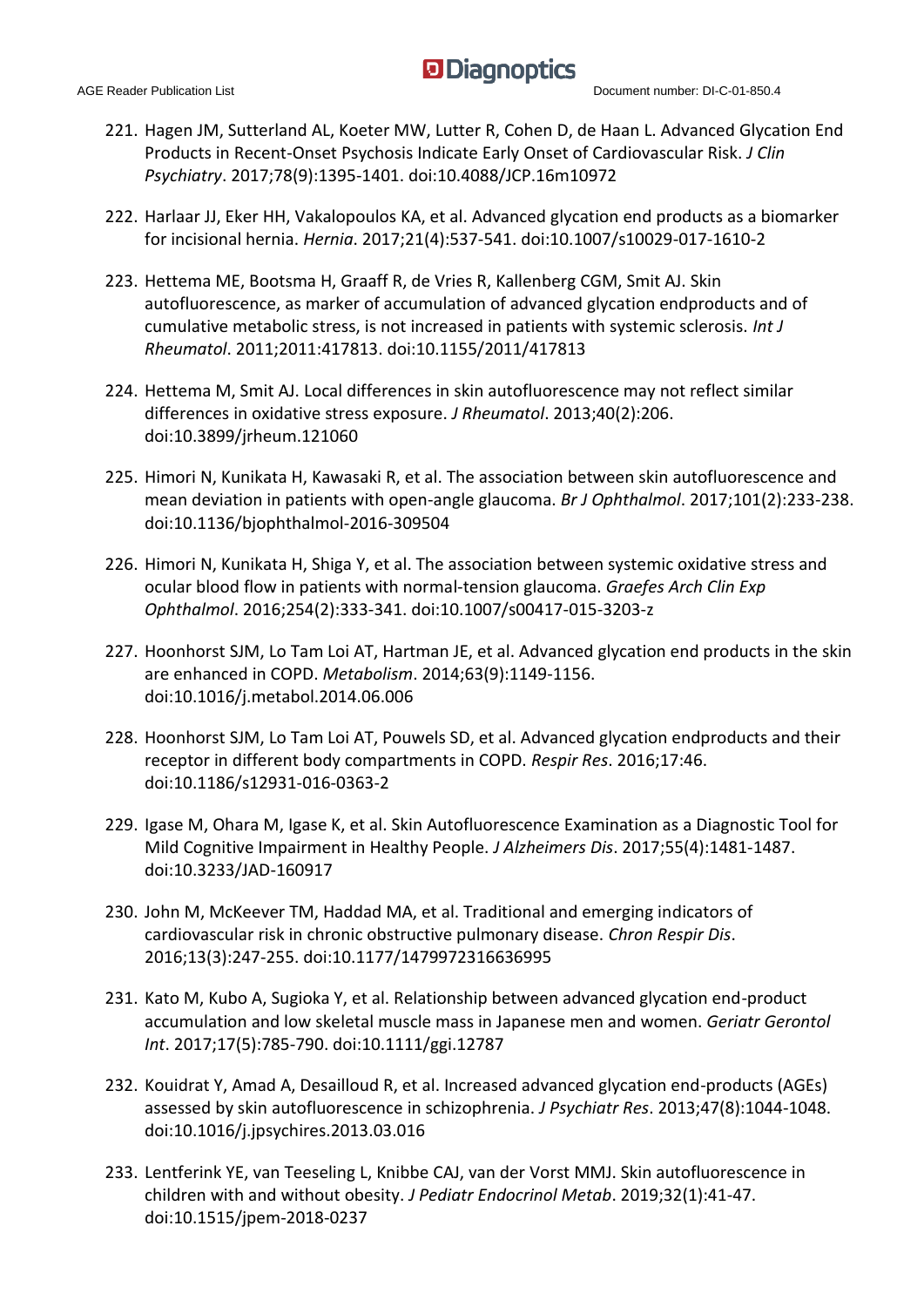- 234. Maury E, Vergniol J, Ledinghen V de, Rigalleau V. Skin autofluorescence is high in patients with cirrhosis - further arguing for the implication of Advanced Glycation End products. *J Hepatol*. 2011;54(5):1079-1080. doi:10.1016/j.jhep.2010.10.012
- 235. Meertens JH, Nienhuis HL, Lefrandt JD, et al. The Course of Skin and Serum Biomarkers of Advanced Glycation Endproducts and Its Association with Oxidative Stress, Inflammation, Disease Severity, and Mortality during ICU Admission in Critically Ill Patients: Results from a Prospective Pilot Study. *PLoS One*. 2016;11(8):e0160893. doi:10.1371/journal.pone.0160893
- 236. Momma H, Niu K, Kobayashi Y, et al. Skin advanced glycation end-product accumulation is negatively associated with calcaneal osteo-sono assessment index among non-diabetic adult Japanese men. *Osteoporos Int*. 2012;23(6):1673-1681. doi:10.1007/s00198-011-1753-4
- 237. Momma H, Niu K, Kobayashi Y, et al. Skin advanced glycation end product accumulation and muscle strength among adult men. *Eur J Appl Physiol*. 2011;111(7):1545-1552. doi:10.1007/s00421-010-1779-x
- 238. Nienhuis HL, de Leeuw K, Bijzet J, et al. Skin autofluorescence is increased in systemic lupus erythematosus but is not reflected by elevated plasma levels of advanced glycation endproducts. *Rheumatology (Oxford)*. 2008;47(10):1554-1558. doi:10.1093/rheumatology/ken302
- 239. Niihata K, Takahashi S, Kurita N, et al. Association Between Accumulation of Advanced Glycation End-Products and Hearing Impairment in Community-Dwelling Older People: A Cross-Sectional Sukagawa Study. *J Am Med Dir Assoc*. 2018;19(3):235-239.e1. doi:10.1016/j.jamda.2017.09.008
- 240. Pilleron S, Rajaobelina K, Tabue Teguo M, et al. Accumulation of advanced glycation end products evaluated by skin autofluorescence and incident frailty in older adults from the Bordeaux Three-City cohort. *PLoS One*. 2017;12(10):e0186087. doi:10.1371/journal.pone.0186087
- 241. Rombach SM, van den Bogaard B, de Groot E, et al. Vascular aspects of Fabry disease in relation to clinical manifestations and elevations in plasma globotriaosylsphingosine. *Hypertension*. 2012;60(4):998-1005. doi:10.1161/HYPERTENSIONAHA.112.195685
- 242. Sánchez E, Baena-Fustegueras JA, de la Fuente MC, et al. Advanced glycation end-products in morbid obesity and after bariatric surgery: When glycemic memory starts to fail. *Endocrinol Diabetes Nutr*. 2017;64(1):4-10. doi:10.1016/j.endinu.2016.09.009
- 243. Schweitzer C, Cougnard-Gregoire A, Rigalleau V, et al. Autofluorescence of Skin Advanced Glycation End Products as a Risk Factor for Open Angle Glaucoma: The ALIENOR Study. *Invest Ophthalmol Vis Sci*. 2018;59(1):75-84. doi:10.1167/iovs.17-22316
- 244. Spauwen PJJ, van Eupen MGA, Köhler S, et al. Associations of advanced glycation endproducts with cognitive functions in individuals with and without type 2 diabetes: the maastricht study. *J Clin Endocrinol Metab*. 2015;100(3):951-960. doi:10.1210/jc.2014-2754
- 245. Sprenger HG, Bierman WF, Martes MI, Graaff R, van der Werf TS, Smit AJ. Skin advanced glycation end products in HIV infection are increased and predictive of development of cardiovascular events. *AIDS*. 2017;31(2):241-246. doi:10.1097/QAD.0000000000001297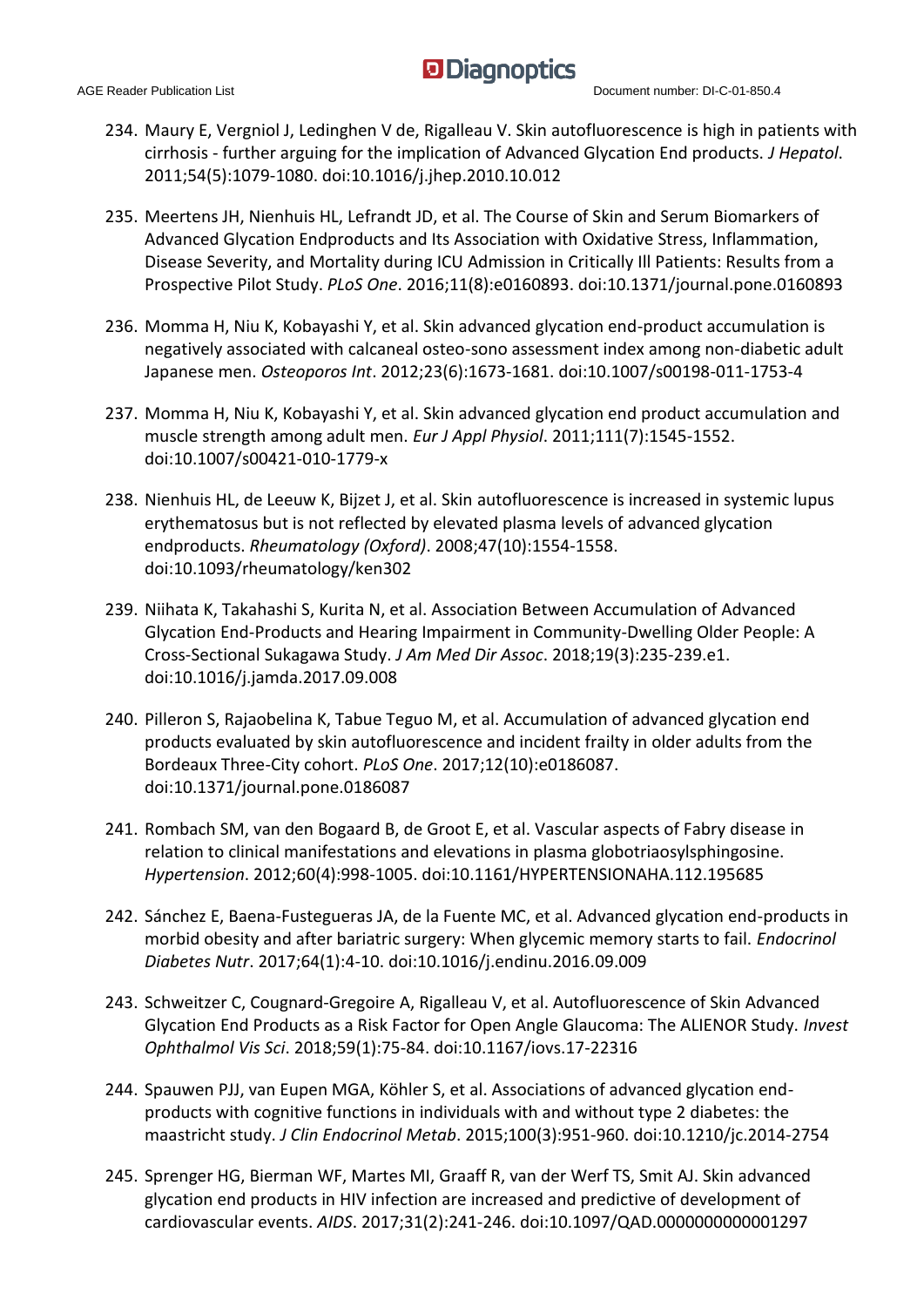- 246. Stelwagen J, Meuleman AT, Lubberts S, et al. Cognitive Impairment in Long-Term Survivors of Testicular Cancer More Than 20 Years after Treatment. *Cancers (Basel)*. 2021;13(22):5675. doi:10.3390/cancers13225675
- 247. van Waateringe RP, Slagter SN, van Beek AP, et al. Skin autofluorescence, a non-invasive biomarker for advanced glycation end products, is associated with the metabolic syndrome and its individual components. *Diabetol Metab Syndr*. 2017;9:42. doi:10.1186/s13098-017- 0241-1
- 248. Waqas K, Zillikens MC. Skin Autofluorescence, a Noninvasive Biomarker for Advanced Glycation End-products, Is Associated With Sarcopenia. *The Journal of Clinical Endocrinology & Metabolism*. Published online August 28, 2021. doi:https://doi.org/10.1210/clinem/dgab632
- 249. Yamashita H, Fukushima E, Shimomura K, et al. Use of skin advanced glycation end product levels measured using a simple noninvasive method as a biological marker for the diagnosis of neuropsychiatric diseases. *Int J Methods Psychiatr Res*. 2020;29(2):e1824. doi:10.1002/mpr.1824
- 250. Zaigham S, Persson M, Jujic A, et al. Measures of lung function and their relationship with advanced glycation end-products. *ERJ Open Res*. 2020;6(2):00356-02019. doi:10.1183/23120541.00356-2019

#### **AGE Reader (technical) validation**

- 251. Ahmed MU, Brinkmann Frye E, Degenhardt TP, Thorpe SR, Baynes JW. N-epsilon- (carboxyethyl)lysine, a product of the chemical modification of proteins by methylglyoxal, increases with age in human lens proteins. *Biochem J*. 1997;324 ( Pt 2):565-570. doi:10.1042/bj3240565
- 252. Atzeni IM, van de Zande SC, Westra J, Zwerver J, Smit AJ, Mulder DJ. The AGE Reader: A noninvasive method to assess long-term tissue damage. *Methods*. Published online February 23, 2021:S1046-2023(21)00059-1. doi:10.1016/j.ymeth.2021.02.016
- 253. Atzeni IM, Boersema J, Pas HH, et al. Is skin autofluorescence (SAF) representative of dermal advanced glycation endproducts (AGEs) in dark skin? A pilot study. *Heliyon*. 2020;6(11):e05364. doi:10.1016/j.heliyon.2020.e05364
- 254. Da Moura Semedo C, Webb M, Waller H, Khunti K, Davies M. Skin autofluorescence, a noninvasive marker of advanced glycation end products: clinical relevance and limitations. *Postgrad Med J*. 2017;93(1099):289-294. doi:10.1136/postgradmedj-2016-134579
- 255. Dyer DG, Dunn JA, Thorpe SR, et al. Accumulation of Maillard reaction products in skin collagen in diabetes and aging. *J Clin Invest*. 1993;91(6):2463-2469. doi:10.1172/JCI116481
- 256. Eny KM, Lutgers HL, Maynard J, et al. GWAS identifies an NAT2 acetylator status tag single nucleotide polymorphism to be a major locus for skin fluorescence. *Diabetologia*. 2014;57(8):1623-1634. doi:10.1007/s00125-014-3286-9
- 257. Graaff R, Meerwaldt R, Lutgers HL, et al. Instrumentation for the measurement of autofluorescence in human skin. 2005;5692:111-118. doi:10.1117/12.588984